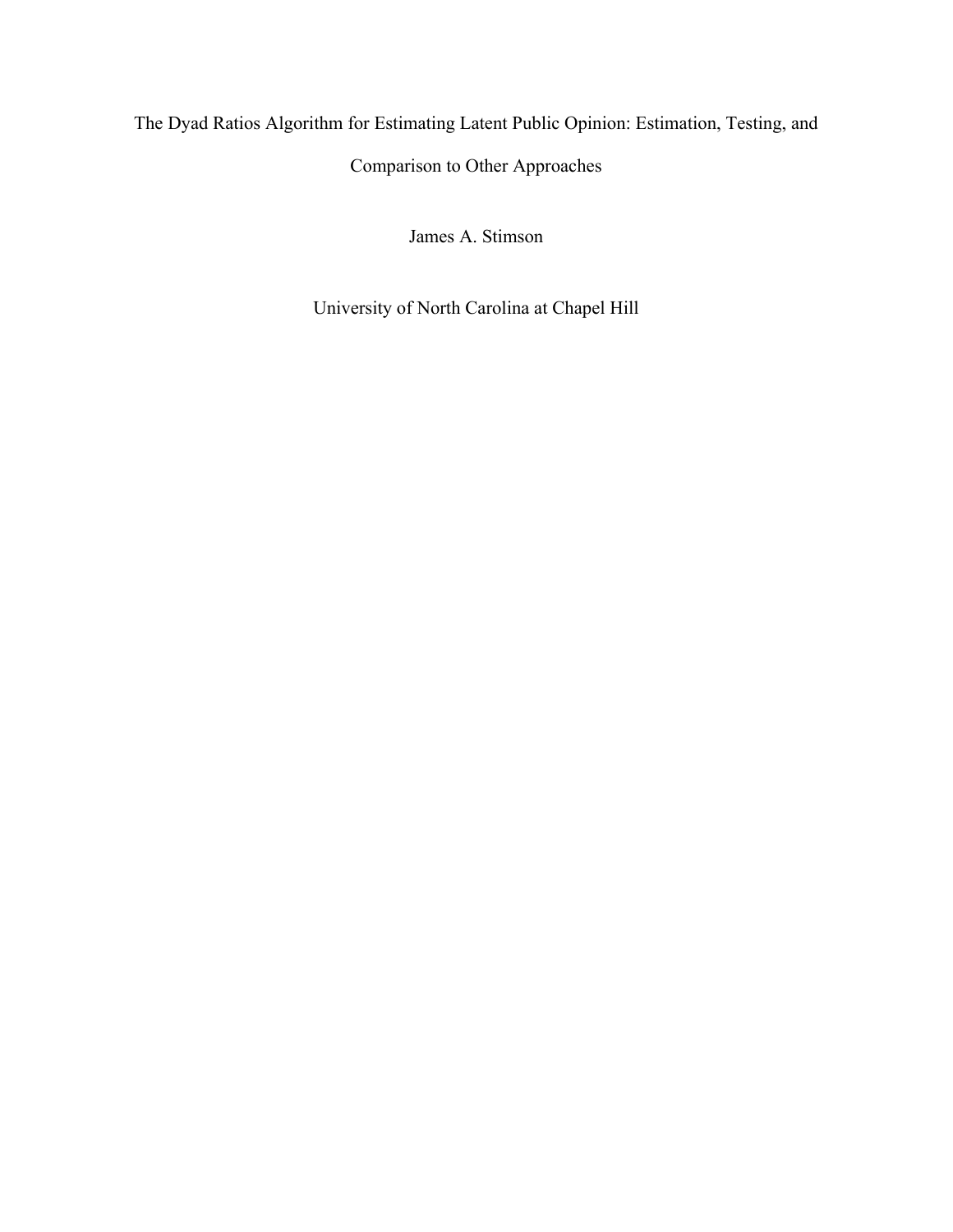# **ABSTRACT**

In the study of longitudinal movements in public opinion it is usually the case that data are abundant, but irregular. Both cases (times) and variables are numerous, but it is never the case that all cases are available for any one variable. The dyad ratios algorithm was created to make dimensional analysis possible for this perverse data structure. The central logic of the dyad ratios algorithm is explained. Central focus is on the use of ratios as a starting point, the recursive estimation procedure, validity estimation by iterative procedure and the bootstrapping of standard errors. The ability of the algorithm to estimate a known longitudinal path is tested with artificial data. Then dyad ratios is compared to principal components analysis for a particular real data problem where both are possible. A final section makes a limited comparison between dyad ratios and item response theory.

**KEYWORDS**: Mood, dyad ratios, public opinion, algorithm, item response theory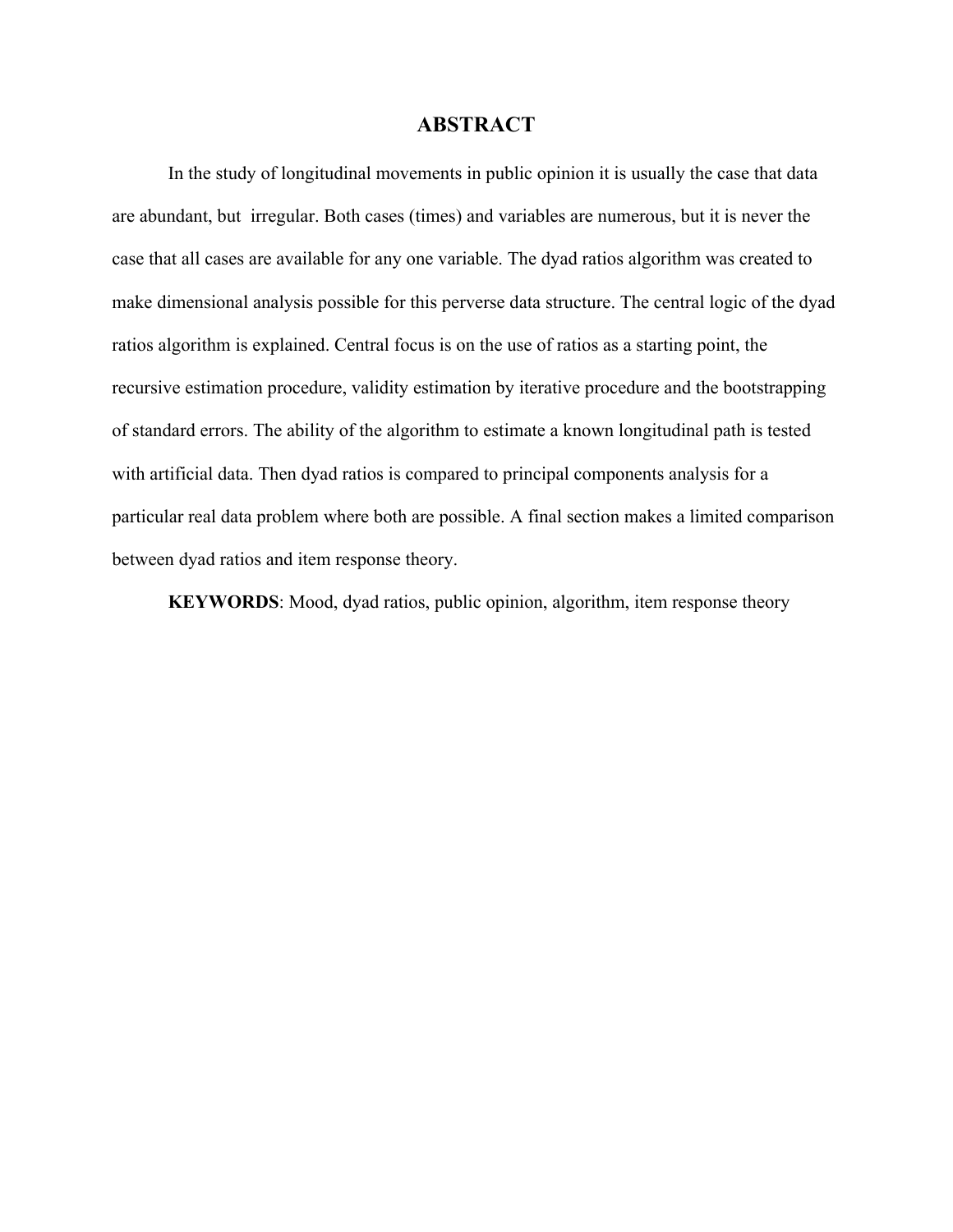The dyad ratios algorithm is a method for the extraction of a common dimension in data such as survey marginal responses over time. The problem it solves is that such data are massively incomplete: most variables (survey questions) do not exist for most cases (time points), and therefore the technology of principal components analysis is undefined.

The algorithm is far from new. It has existed in code and in usage since 1988, almost three decades. Hundreds of scholarly articles and books have exploited it. But the algorithm itself has not been the subject of a scholarly article.<sup>1</sup> It has been described in appendices, in software user guides, and the like. But there is no scholarly publication that develops the methodology, validates the result, and compares it to alternatives. That is what this article is to be.

Public Policy Mood is now a staple of American politics. The literature is now too extensive for citation. It has found application in Britain (Bartle, Dellepiani & Stimson, 2010; Green & Jennings, 2012; McGann, 2013), France (Brouard & Guinaudeau, 2015; Stimson, Tiberj & Thíébaut, 2010; Stimson, Tiberj & Thíébaut, 2012), Europe (Guinaudeau & Schnatterer, 2017), Mexico (Baker et al., 2015), with efforts underway or completed in Spain (Bartle, Bosch & Orriols, 2014), Portugal, Germany, and Japan. In the United States and Europe it has found application for explaining public policy (Erikson, MacKuen & Stimson, 2002; Bartle, Dellepiani & Stimson, 2010). And there is a related literature on its causes in the U.S. (Enns & Kellstedt, 2008; Owen & Quinn, 2016; Ellis & Faricy, 2011).

 $<sup>1</sup>$  The world of scholarly publication is much friendlier to methodological developments</sup> today than it was thirty years ago. And *Political Analysis*, the one journal that might have published such work was unavailable to me because I was its editor.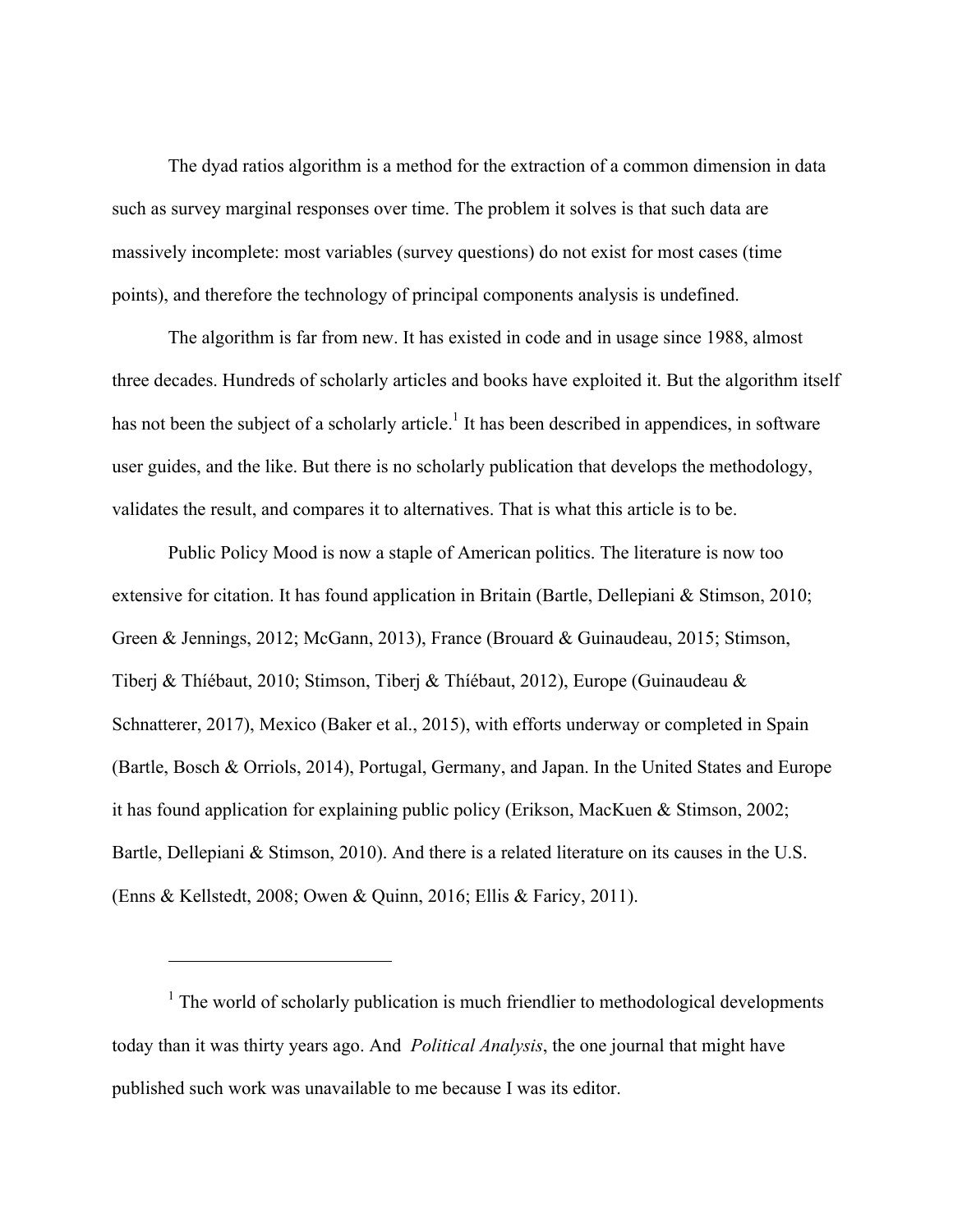Here is the plan of this article. In Section 1 below I undertake a detailed description of the logic of the dyad ratios algorithm, drawing comparison at various points to its similarities to principal components analysis. In Section 2 I examine an artificial data test of the performance of the algorithm. In Section 3 I develop a controlled comparison between the algorithm and principal components analysis for a rare case where both estimation strategies are possible. And then in a final section, 4, I draw a more distant comparison to the Bayesian IRT model for similar problems, a product of recent developments.

### **The Problem**

Assume to begin that something like public policy mood exists. Mood is a generalized disposition to support or oppose related clusters of public policies. We need not assume that this generalized disposition is a matter of the left vs. right as conventionally understood. But in Western democracies most analysts support such a belief. Indeed, the belief predates our ability to measure the concept by centuries.

How would we measure such a concept? That question is the beginning point. We have indicators of reasonably high quality in the body of survey research questions on public policy preference. Consider three examples. (1) Should government do more or less than it is now doing to reduce the disparity of incomes between rich and poor? (2) Do you support or oppose a national health care plan that provides insurance coverage for all citizens? (3) Should government take active measures to reduce the threat of global warming? We have hundreds of such questions administered thousands of times over a period of years. We believe that many of them are influenced by latent dispositions of survey respondents so that some portion of their variation reflects something more general than healthcare, income equality, or climate change.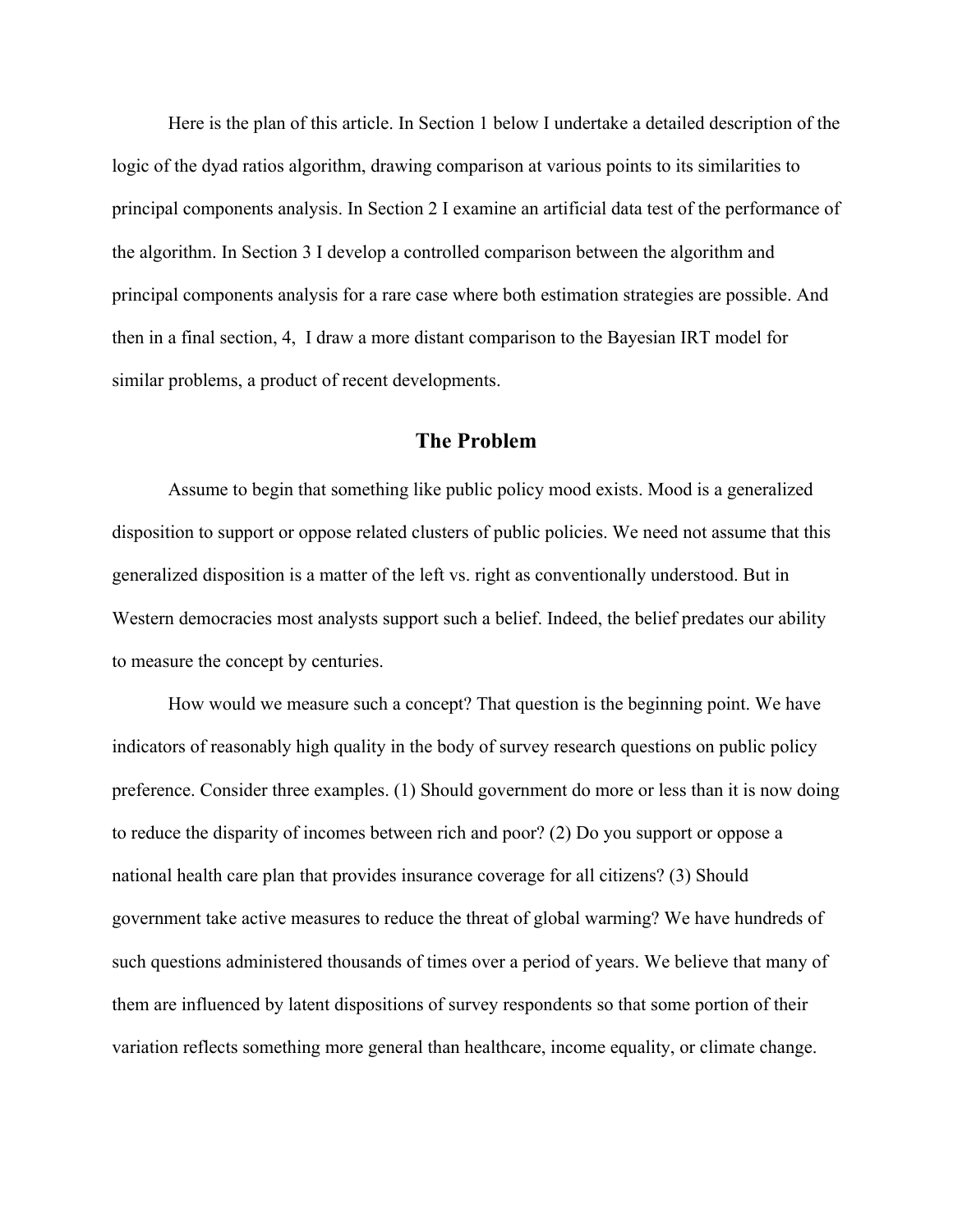This latent structure thesis, the belief that something unobserved and general accounts for the variation of the particularistic measures we have, is common across many branches of science. And one statistical solution, principal comments analysis, is very often the chosen technique for estimating the latent structure. It was natural at the outset to conceptualize the problem in terms of principal components. We have particularistic evidence which we wish to solve for the general dispositions that lie beneath. But that will not work.

Why will it not work? It will not work because principal components estimation requires as a starting point a matrix of variables (particular survey questions) by cases (times). And no such matrix exists for public policy preferences questions. That is true because the actual agenda of politics changes over time and so survey organizations, trying to stay current, change the questions they pose. Note for my examples above, income inequality, healthcare coverage, and climate change are all products of the political debates of the last twenty years or so. If one searches for response to climate change, for example, nothing will be found for earlier decades because climate change was not then a public concern.<sup>2</sup>

And even if we could somehow hold the political agenda constant, polling firms especially commercial polling firms—make decisions about what questions to pose for reasons that do not include facilitating our research. And thus the matrix of data we start with is massively incomplete. Most public policy preference questions were not posed in most aggregation periods, years for example.

 $2^2$  But one would find for the McCarthy period in the United States questions about fear of domestic communism for 1950-1952—and never found before or since—when the issue was the hottest thing going.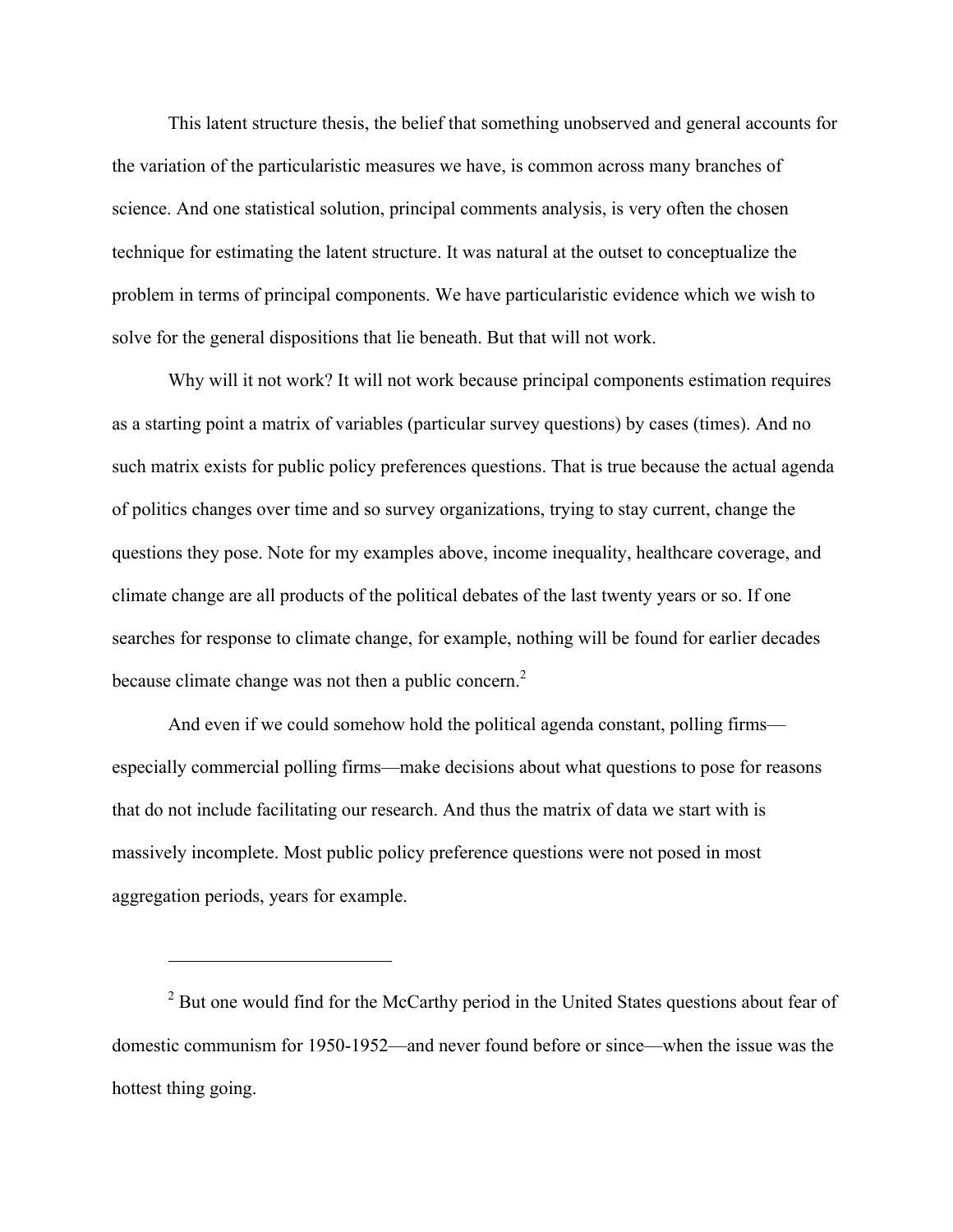Consider the estimation of U.S. policy mood used later in this article as an example. The data consist of 154 separate survey questions for 1952 through 2016, 65 years. So the size of the full matrix is  $154*65 = 10,010$  potential cells. Actual cells, cases for which data exist, are 3308. Thus about  $67\%$ <sup>3</sup> of the potential matrix is missing. There is no problem with principal components analysis except that its requisite conditions are not met by the data we have.

The motivation for the dyad ratios algorithm to come is that the well developed technology of principal components is not available for the public opinion case.

# **THE DYAD RATIOS MODEL**

What does it mean when we compare the result of a policy preference question from survey research to the same question posed at another time? The starting point of the dyad ratios conception is that the ratio of the two is empirical evidence of change in time for the underlying latent variable. This is true of course only to the degree to which item i is a valid indicator of latent concept C.

Further, if we have several such items, i, j, k, l, m, and n, the degree to which ratios at particular times covary across items is evidence of shared variance, both between the items and between the items and the latent concept.

Item validity in this conception is a variable property of items, a matter to be determined empirically by observing how much of the item's variance is shared with the latent concept. Note the contrast with the now popular Item Response Theory alternative. IRT requires assumed validity of items. It is based on its founding analogy to test theory where, of course the test

<sup>&</sup>lt;sup>3</sup> Actually 67% underestimates the proportion of missing cases because some of the 3,308 actual cases are multiple surveys in the same year which become a single case after aggregation.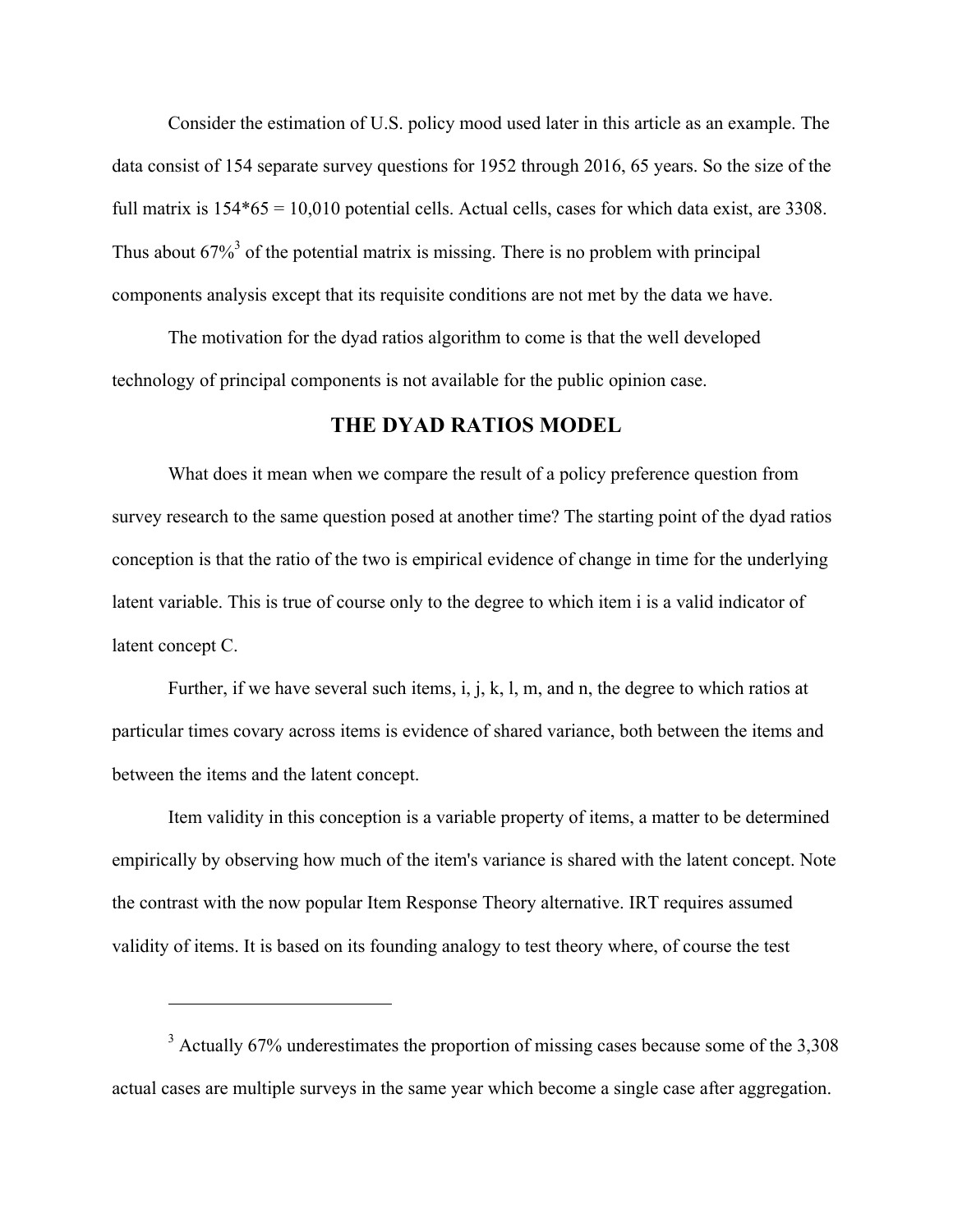designer selects items for their assumed validity. An item about the meaning of a square root might be selected for a test of mathematical ability or knowledge, for example. An item of knowledge of Shakespeare's plays would not.<sup>4</sup> The difference between the two is assumed validity.

A similar difference arises in interpretation of cross sectional item marginal totals. In the IRT framework, with assumed validity, a difference between two items in marginal percents percent left in this case—is interpreted to mean that the item with the smaller score is more difficult to agree to than is the larger one (Caughey & Warshaw, 2015). Shared variance conceptions, such as principal Components and dyad ratios make no such interpretations because they do not assume the relatedness of items. That opens the possibility that differences in marginals might occur because two items measure something different, not more or less of the same thing.

Now I proceed to nuts and bolts, my goal to explain how starting with an assumption of meaningful ratios can lead to a full dimensional analysis, with all the complexity that entails.

*Data*: Begin with data. A typical survey item will have three sorts of responses, left— "liberal" in the American sense—responses, right ("conservative")—and some which are either neutral or meaningless. As a starting point we need a single value,  $x_{it}$ , standing for the value of item i at time t.

 $4$  This difference at the theoretical heart of dyad ratios and IRT leads also to a difference of procedure in the two approaches. Dyad ratios can be applied to any set of items, because it selects and weights those that share variance. IRT analysts must use theoretical judgment to preselect valid items (McGann 2013).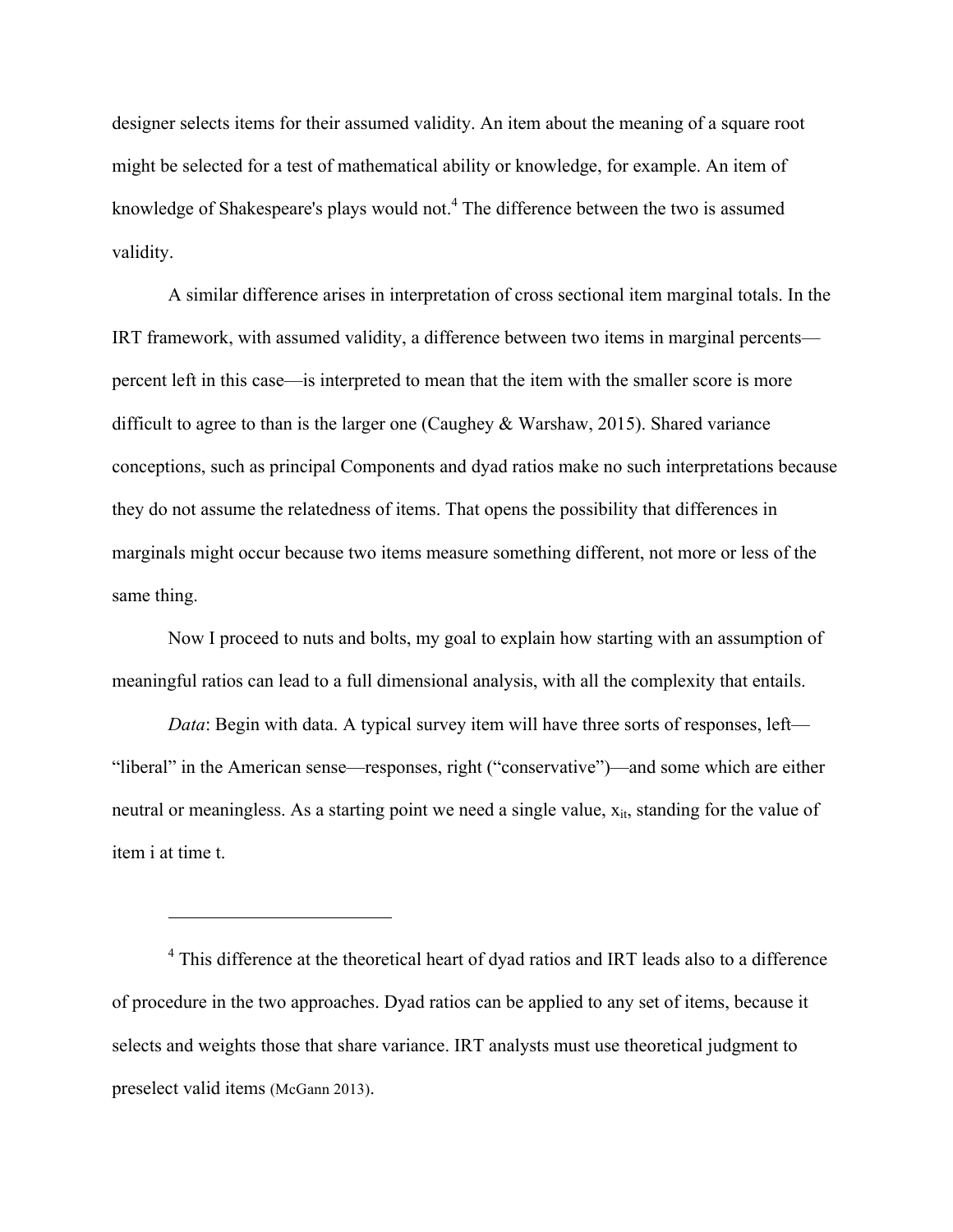The algorithm doesn't dictate how that single value is to be obtained. But for illustration I use:

$$
x_{it} = 100 \times \frac{Left_{it}}{(Left_{it} + Right_{it})}
$$

subscript *it* references item *i* at time  $t^5$ . where the Left and Right totals are summed over multiple responses, if present, and the

After aggregation into T regular time periods, we have a matrix of N items for T periods,  $x_{it}$  where i indicates variables and t indicates period. Because no survey item is ever posed at every consecutive time point in the sample, most of the matrix is missing data, represented as zero. We assume that items are positive numbers scored to represent the concept in question. I will refer to the concept as  $C_t$  and its estimated value as  $\hat{C}_t$ . It eases exposition to assume that all scores less of it (regardless of the polarity of the underlying survey question). items are scored in the same direction, that higher scores indicate more of the concept and lower

Our definition of a variable or item is that it is the same question, the same response options, the same sampling design and typically posed by the same organization (although that requirement can sometimes be waived). Thus a common variable name implies that all of the cases of that variable may be meaningfully compared.

 $\overline{a}$ 

 $<sup>5</sup>$  One might object that deleting the purely missing responses and the neutral or moderate</sup> in-between ones does violence to the data. But any arrangement that took account of those responses would require more than a single measure and that would defeat solving for a simple structure. In any case, this scoring procedure is just for illustration. The dyad ratios algorithm will accept any single score.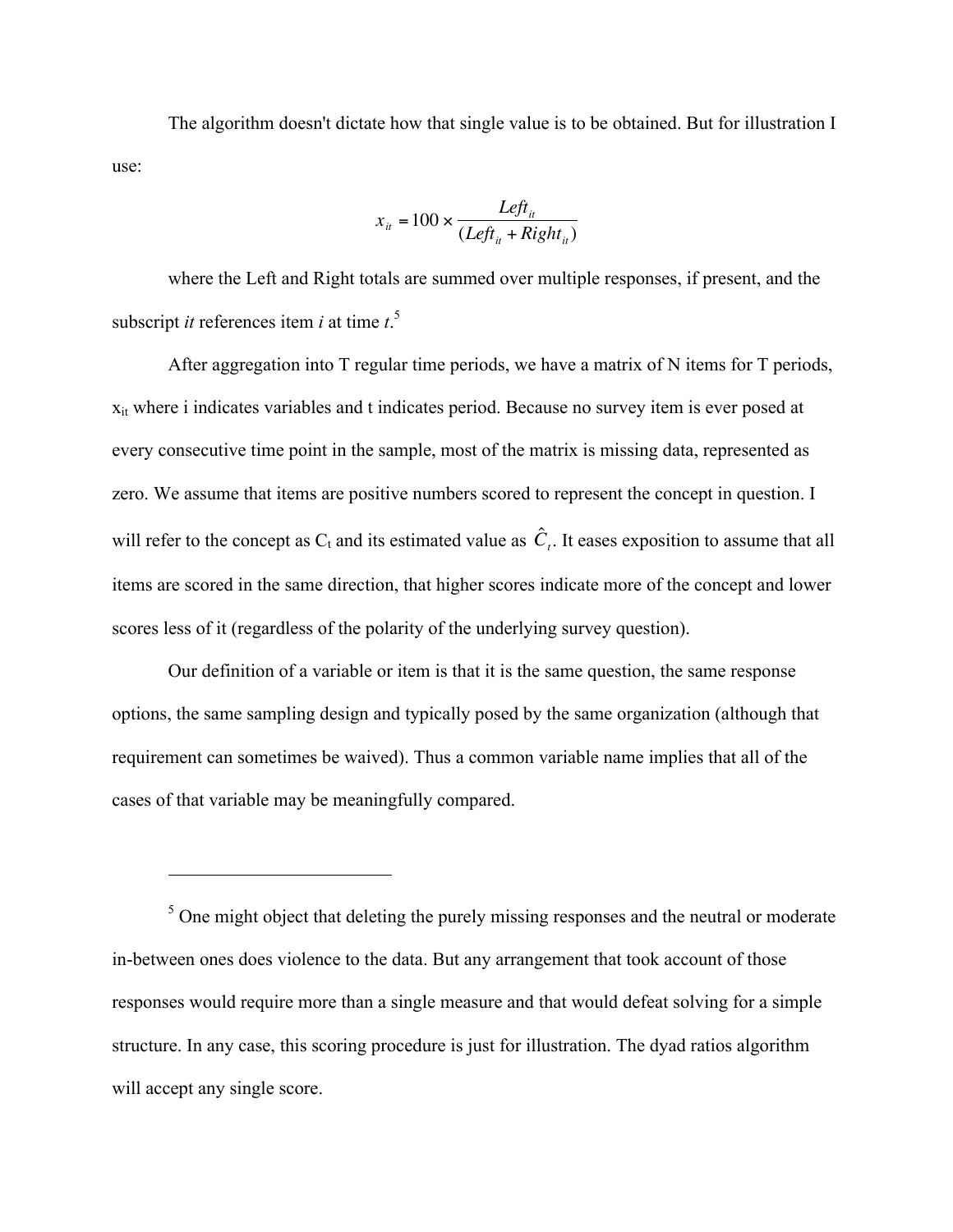### **Ratios**

Define a dyad as values for the same variable,  $x_{ik}$  and  $x_{il}$  for any two time points, k and l, where  $k \neq 1$ . Then as a starting point we can say that the ratio

$$
r_{ikl} = \frac{x_{ik}}{x_{il}}
$$

€ C. (The validity issue is taken up below.) This assumption of meaningful dyad ratios is the is a meaningful indicator of the concept C to the degree that item i is a valid indicator of foundation of the algorithm and the source of its name.

Thinking of data as ratios rather than variable scores has one major advantage. Whereas scores are not comparable across items, ratios are. Two variables will, in general, produce different scores. Because there is no science of question wording, we do not know what level of support or opposition each item should draw. If we had a full set of cases for each variable (as in principal components analysis) we could estimate the variable means and use that knowledge to compare across items. But we do not. Because of the missing values issue, we have neither a full set of cases nor a representative sample of them. Thus we cannot know item expectations. But ratios, r, have a known expected value across cases, 1.0. That common expectation justifies comparing across items.

But how to combine items? We have a multitude of dyad ratios, with typically large numbers for each time point in the series to be estimated. There are multiple ratios for each item. Time k, that is, has a ratio for every other time point that is available for item i. And then there are multiple variables as well. So information exists in abundance and the problem becomes simply how to combine it sensibly.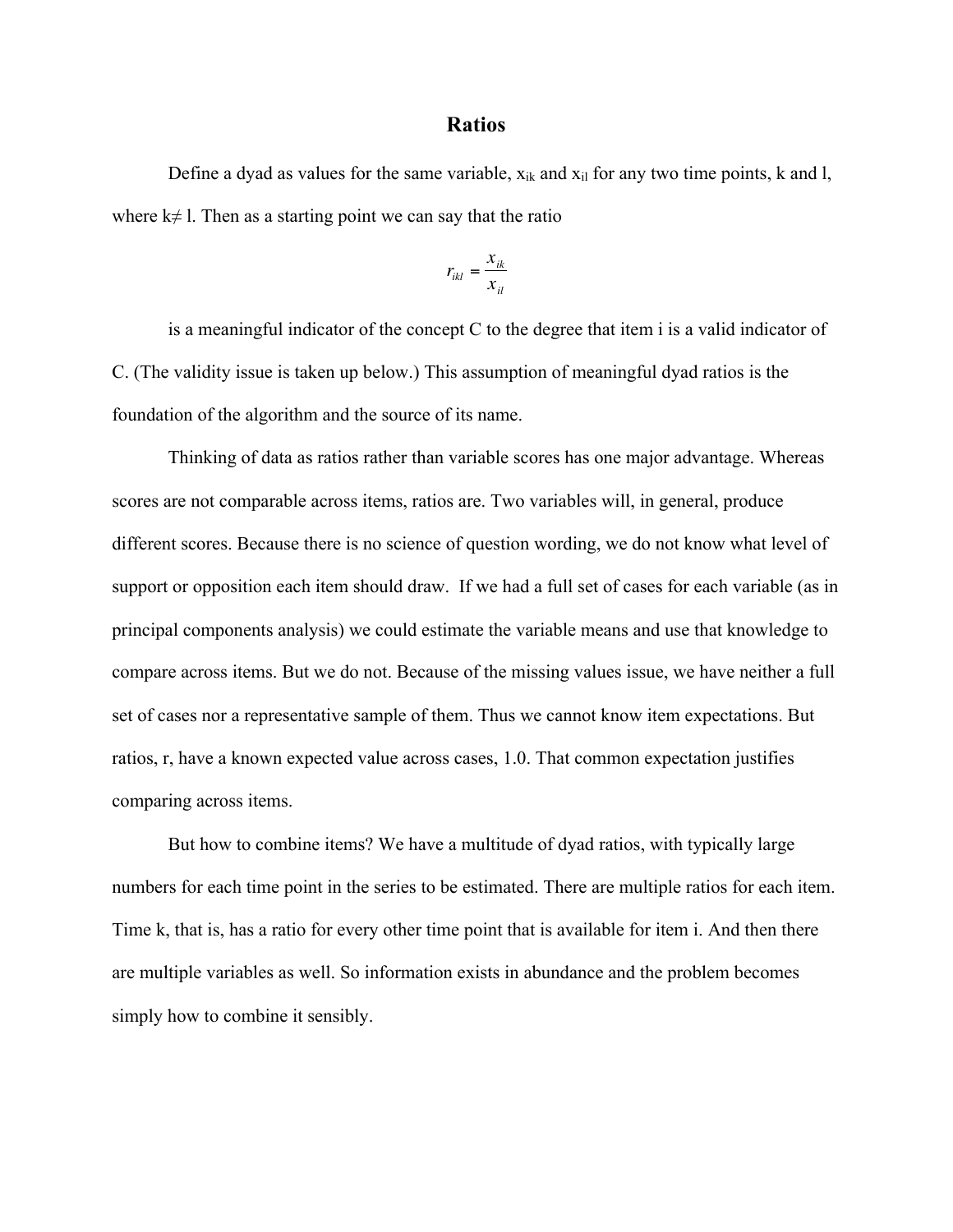The problematic aspect of ratios is that they are relative information. What we want to know is the absolute level of our concept for some time t. But what we have tells us instead how t is related to t+k.

*If* all variables were available for one or more common times, then the problem is easy. We make the ratios relative to those times and then we have absolute information. But in general our real world data do not provide the convenience of a time point available for all variables. The easy option is precluded by the data we have.

### **Recursive Estimation**

 There is no global analytic solution for combining information across items. We could just ignore comparability issues and average across all the different ratio estimates for each case. That would probably produce a decent approximation of a good measure. But it depends upon an assumption, that we have a representative sample of time points for each item, that is known to be false. Recursion is a second best approach. Begin with the final point of the series, T. Having lost our metric information in the computation of ratios, we can assign an arbitrary value to this one time, say 100.

Now there exists a subset of items which include an available value for time T. For those items (only) we can estimate absolute values for each item and each t by simply projecting the known value at  $T(100)$  onto the ratio of T to other time points. If, for example, item i has an average T to T-1 ratio of .92, then the estimated score for that item at t-1 is 92. Then we can average across all existing cases that have non-missing values for T and T-1 to get an estimate of t-1. (We are still assuming perfect validity for items here. That issue will be dealt with below.) All earlier times are also projected for later use.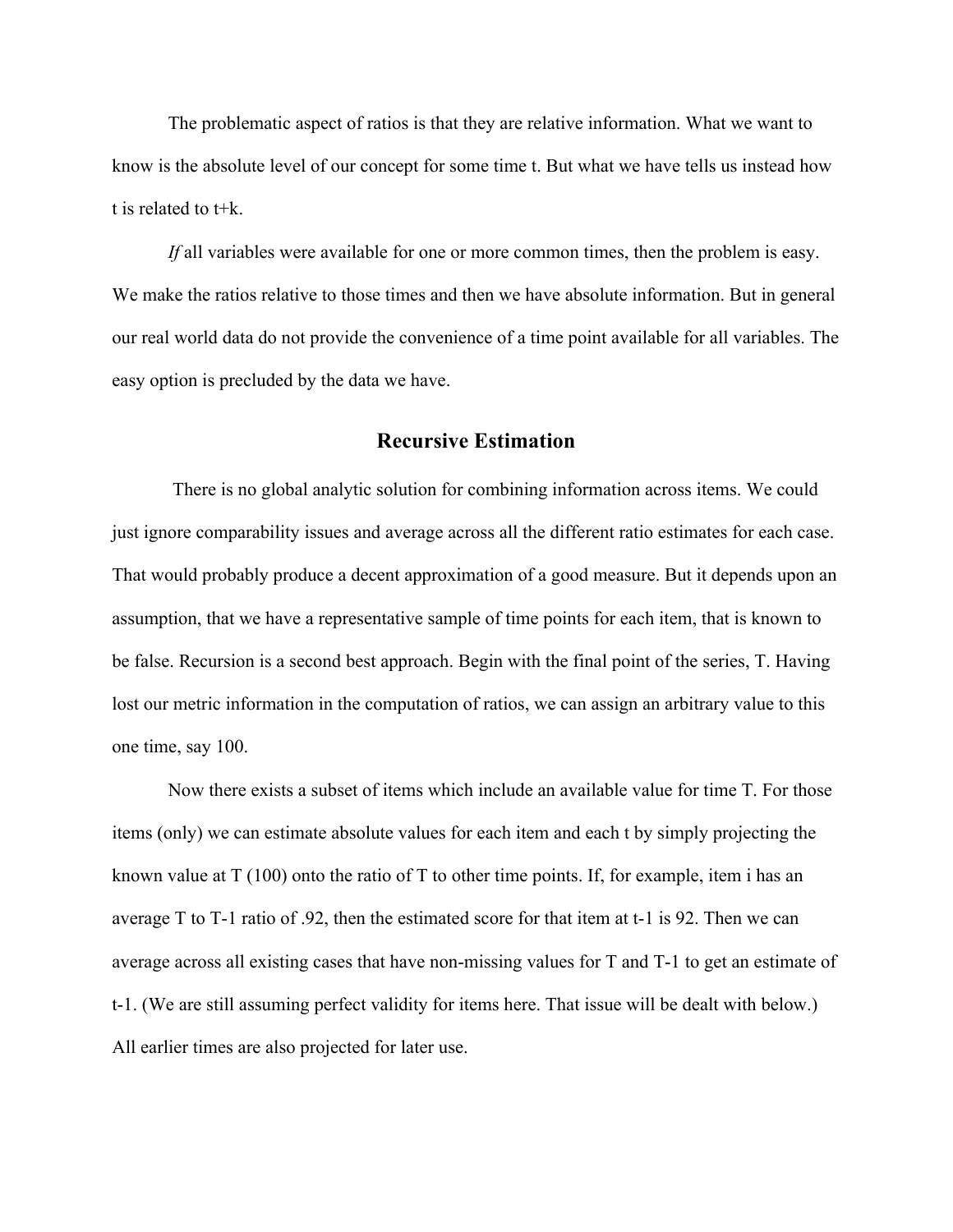For the latent concept C denote our estimated value for case t-1 as  $\hat{C}_{t-1}$ . So now we know the true ratio of T and T-1 estimated from all of the data which exists. No missing values enter two values,  $C_T = 100$  and a data determined value for  $\hat{C}_{t-1}$ . The data determined value reflects the computation and no existing values are ignored.

Now we can repeat the process for comparing T-1 to T-2, but this time using the estimate for T-1,  $\hat{C}_{t-1}$ , rather than an arbitrary number, for the value at T-1. Following this procedure we eventually work back to time 1, the beginning of the series to be estimated.

When using backward recursion later periods tend to dominate the solution. Each later value has influence on the values of early items, but not the reverse. Also the estimates are not unique. Reversing the order and starting with time 1 and working forward—forward recursion produces a similar, but not identical, set of estimates. Forward recursion has the reverse weighting of backward, early items contribute more to the solution than do later ones.

So we end up with two estimates of the latent concept C, C forward  $(\hat{C}_F)$  and backward two things, (1) it uses all available information for the solution rather than using one and  $\hat{C}_B$ ), which are equally valid time series. Averaging the two (for each time point) accomplishes ignoring one, and (2) it corrects the weighting effects to produce a summary score in which all items weight equally in the solution.

*Smoothing*: Now we face a choice. We could just average the computed values of  $\hat{C}_F$  and produced smooth outcomes—i. e., if opinion change were gradual and regular rather than abrupt  $\hat{C}_B$ . But sampling theory suggests that we could do better. Sampling theory tells us that if nature and jumpy—t hen our observed estimates of it would be noisy. Because the data points are the result of survey samples, they will capture the true level of the phenomenon while adding or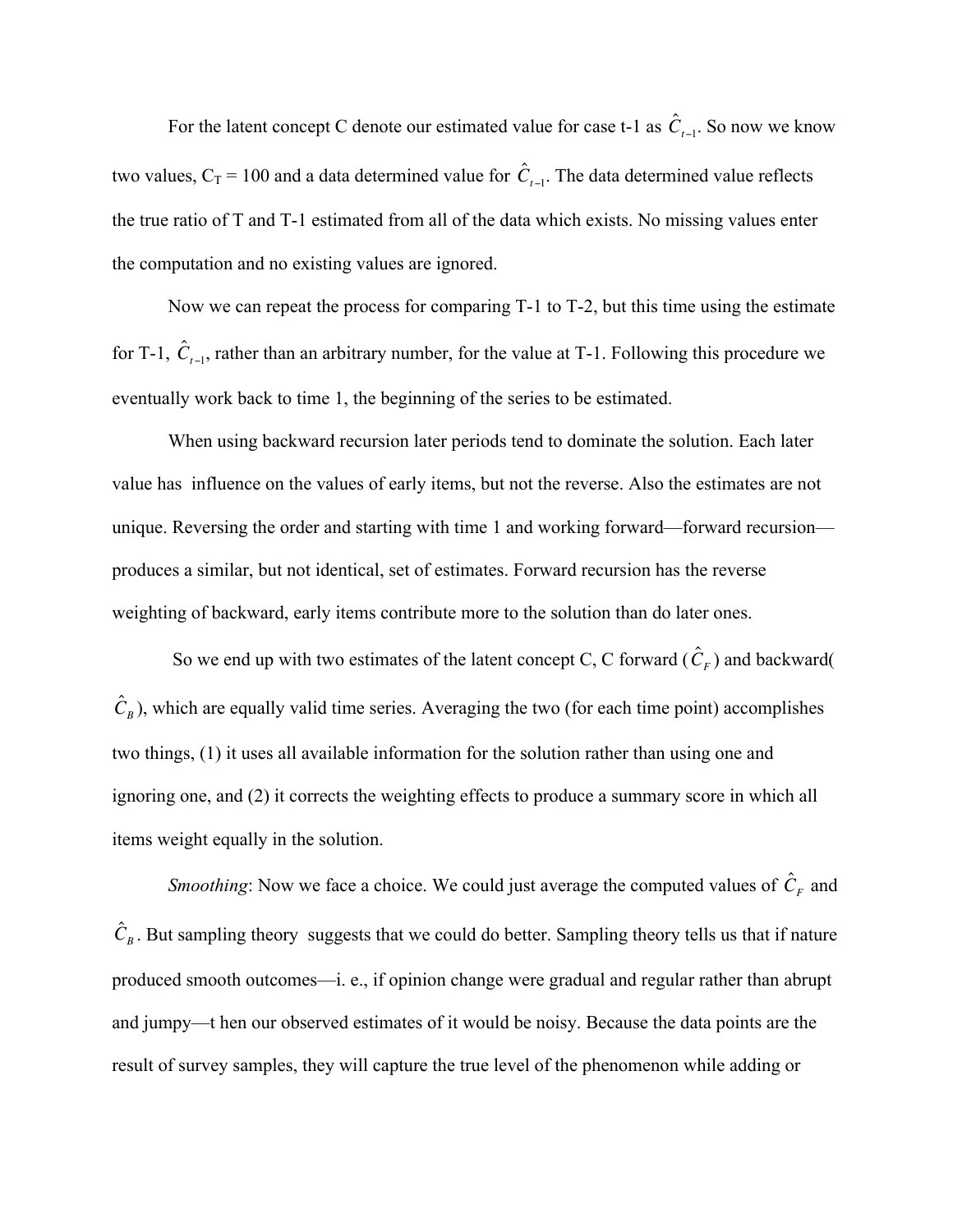subtracting a small error in each due to sampling. So if nature were smooth, we would still not observe smoothness due to sampling errors.

Thus the choice: in estimating  $C_F$  and  $C_B$  do we prefer those which are strictly data determined (and therefore also sampling error determined) or a smooth approximation based upon the prior knowledge that nature is smoother than empirical estimates of it? In my view, which the reader need not share, the smoothed approximation is superior to the data-driven estimates.

The particular smoothing model chosen is exponential smoothing. It has the virtue that it is sensitive to how much noise is present in the data series (and will not alter a series that is already smooth). The exponential smoothing model is:

$$
y_t = \alpha x_t + (1 - \alpha) x_{t-1}
$$

useful information for predicting  $y_t$ , then some portion of the variation in  $x_t$  is a deviation from where y is the smoothed version of x. The intuition is that if the past,  $x_{t-1}$ , provides any the smooth path of x. This is seen in zig-zag behavior, where the series tends to return to normal levels after extreme movements away from them.

The  $\alpha$  parameter is estimated (iteratively) by minimizing within sample forecast error. Thus it is fully determined by the data. Exponential smoothing has the desirable property that it will not oversmooth. If the data are already smooth, a situation that often occurs with annual aggregation levels, then  $\alpha$  converges on 1.0 and  $y_t$  converges on  $x_t$ . Smoothing occurs in both forward and backward directions in time, the result of which is that the raw data series become exponentially weighted moving averages of past and future values.

Smoothing operates on the raw values of  $C_F$  and  $C_B$  during estimation. That means, in effect that the smoothed value is presumed to be a better measure of the true level of the series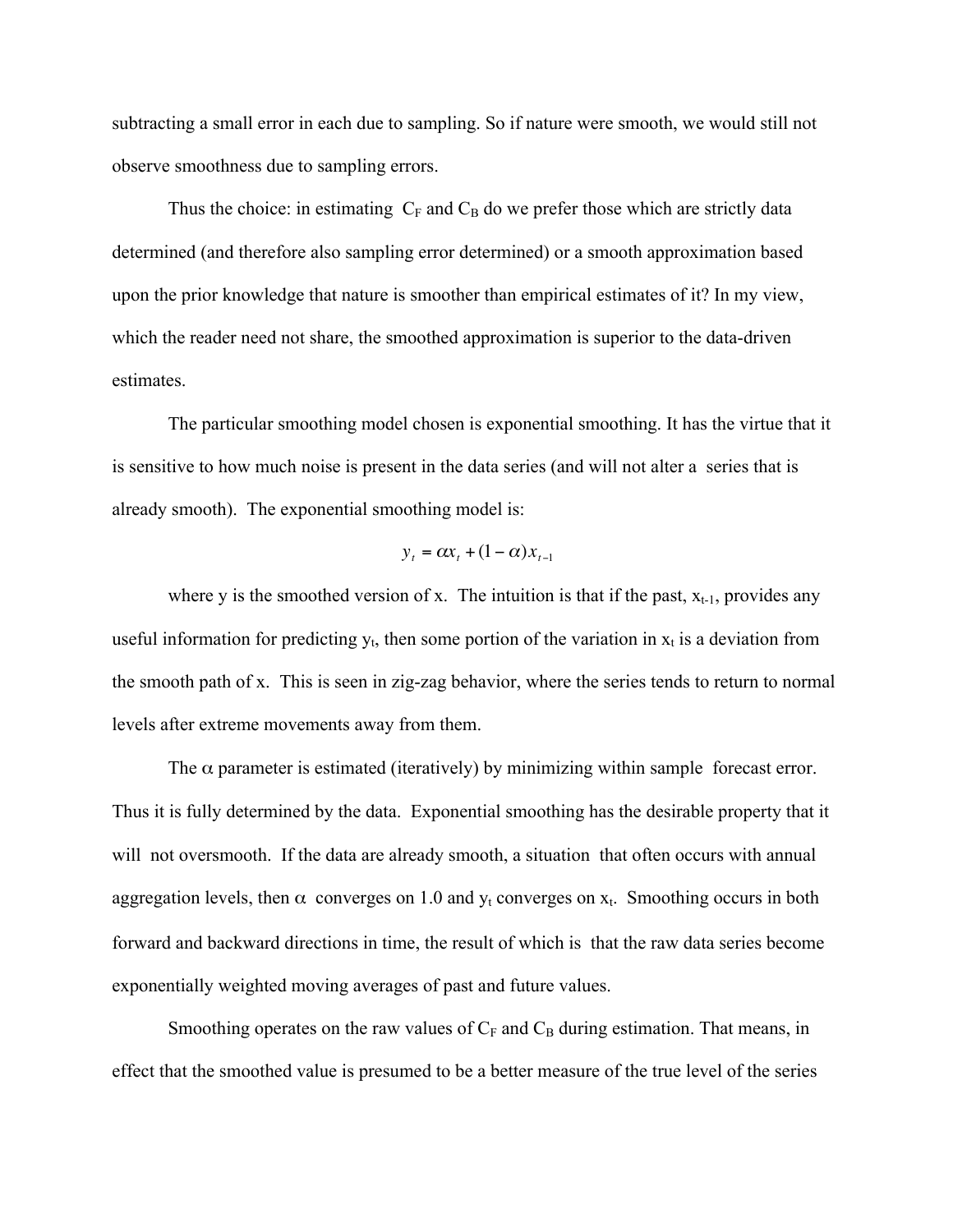than is the original, and that it is the smoothed values of the series that drive the ultimate measure.

The impact of smoothing varies in direct proportion to the apparent randomness of the series. Where the original series are highly patterned, the impact of smoothing is rarely discernible. Where, in contrast, they exhibit a good deal of period-to-period zig-zag fluctuation, the effect of smoothing is larger.

What consequence? Smoothing has a big (and helpful) effect on periods in which data are relatively thin and usually modest effects when data are rich. This is to be expected because having multiple estimates of a quantity averaged together (when data are rich) produces natural smoothing, the Central Limit Theorem in action.

# **Validity Estimation**

The issues that arise in validity estimation in the dyad ratios algorithm are essentially the same as the validity issues in principal components analysis. In principal components analysis there are three standard approaches for validity estimation, (1) assuming perfect validity essentially ignoring the issue—(2) estimating from the  $R^2$  of multiple regressions of item i as dependent on all other items, and (3) iterative estimation. These amount in principal components to treatment of the main diagonal of the input matrix, that it is (1) 1.0 for all items, (2)  $R^2$ <sub>i</sub>, or (3) a convergence result where  $\mu_i^2$  (validity assumed for item i) becomes equal to  $\hat{\mu}_i^2$  (validity measurement theory, albeit usually with small consequences. The second is impossible due to estimated from the squared loading of  $\hat{C}$  on  $x_i$ .) The first approach violates our understanding of missing data issues. The third is implemented in software producing the dyad ratios estimates.

*Digression on Validity and Matrix Diagonals*: In the usual conception input to principal components is a N by N correlation matrix, where N is the number of variables. That is either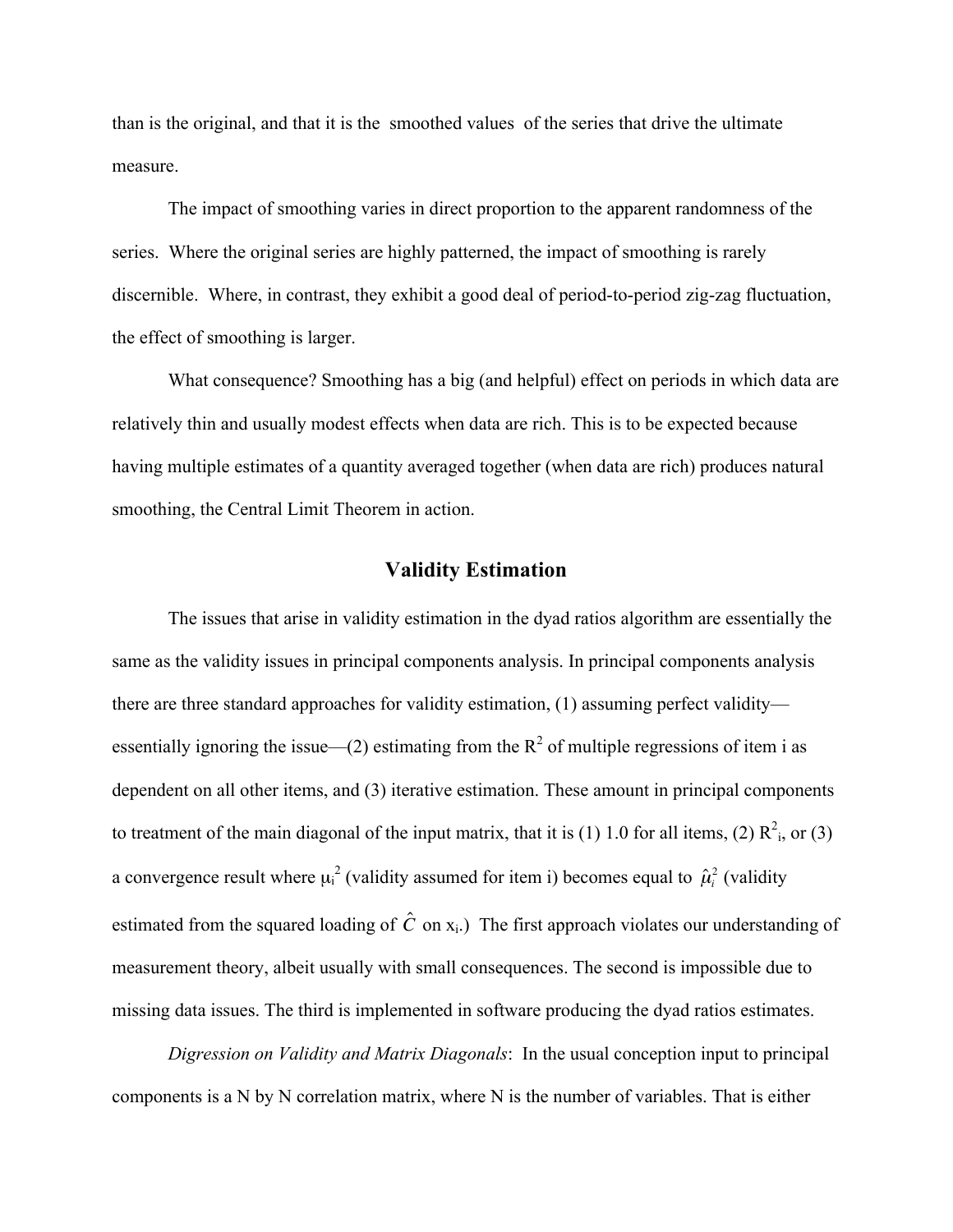because the analyst inputs a correlation matrix—which was common when computer processing speeds were much slower than now—or inputs raw data from which a correlation matrix is computed as the first step. All of the off diagonal elements of the matrix represent the correlations between variables i and j where j≠ i. They are conceived as common variance and represent no problems. The main diagonal elements are all correlations with variables and themselves and are of course always 1.0. But in the principal components setup they stand for the shared *common* variance of a variable and itself and 1.0 is not an appropriate value for common variance. Why? Consider the measurement identity:

$$
\sigma_{Total}^2 = \sigma_{Common}^2 + \sigma_{Unique}^2 + \sigma_{Error}^2
$$

the common variance which is the portion shared with the concept (also called validity), (2) the The total variance represented by a correlation is 1.0. It consists of three components, (1) unique variance, which is the portion due to the indicator, but not shared with the concept, and (3) the usual kinds of errors. In the general case all three components exist and have positive values. Therefore the common component must be less than 1.0, the empirical correlation. Since the diagonal element is an estimate of exactly common variance, the empirical estimate of 1.0 is always an overestimate. Thus the important decision for principal components is how to estimate that common variance diagonal term. And to repeat, they are (1) just using the 1.0 overestimate, (2) the regression  $R^2$  estimate, and (3) the iterative solution.

In dyad ratios there is no correlation matrix—because many cells of such a potential matrix are undefined when variable i and variable j are never present for the same cases. But the same need for estimating variable validities exists. The chosen strategy is iterative estimation.

In the theory of vector decomposition mathematics if you could somehow "know" the right values of the validity estimates for each item,  $\mu_i^2$  (the proportion of all variance in the item i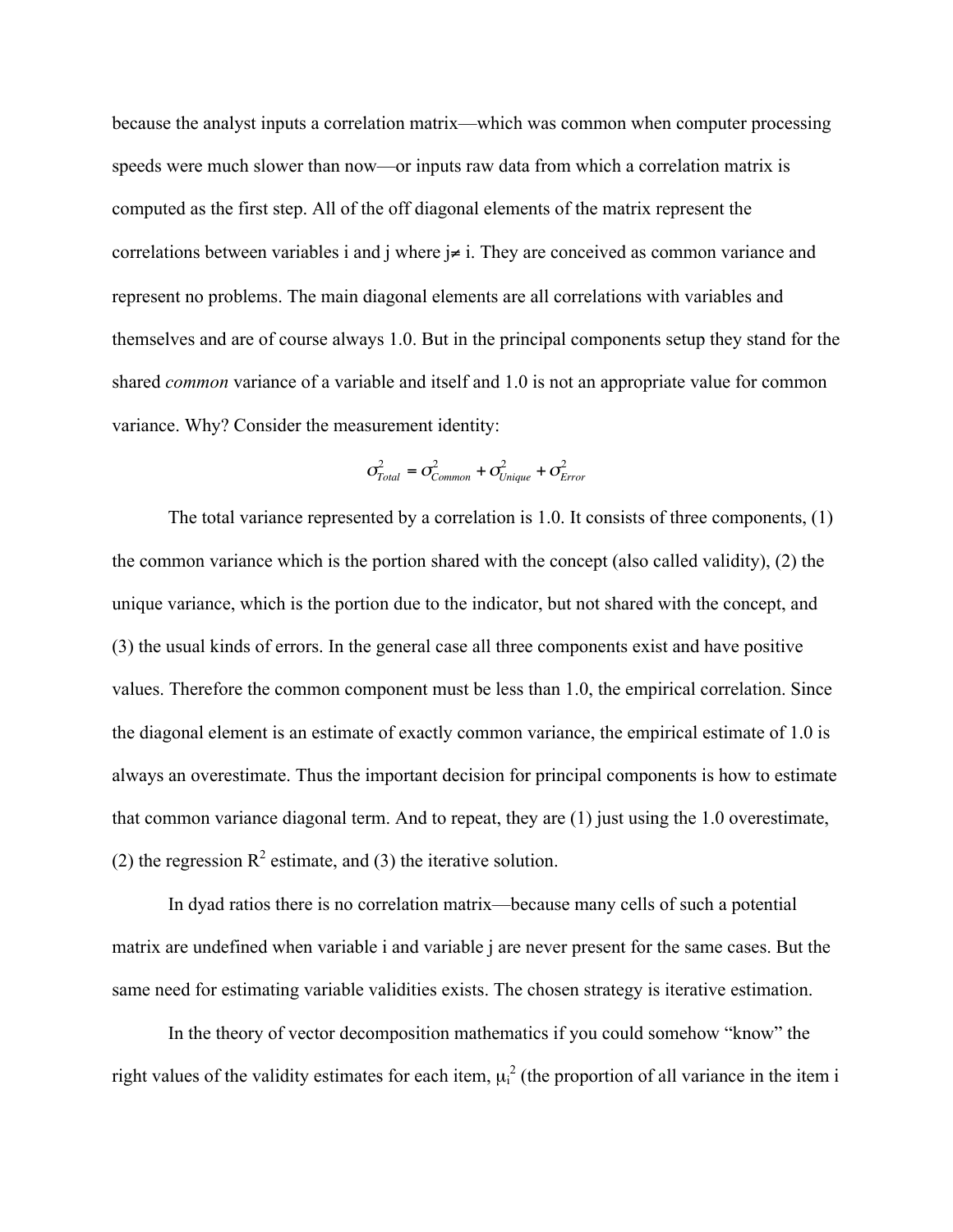that is shared with the concept C) then the estimate produced after estimation, the squared correlation between the latent factor  $\hat{C}$  and the raw item would be the same value,  $\mu_i^2 = \hat{\mu}_i^2$ . That previous iteration differs by less than a trivial amount (.001) from  $\mu_i^2$  estimated from the current theory provides a solution criterion. Iterative solution is reached when  $\mu_i^2$  estimated from the iteration for all i. There are N such estimates and the solution requires that all N be less than .001 different for solution.

Where validity comes into play in dyad ratios is that the estimate for each time point is, instead of a simple average of ratios,  $r_i$ ,

$$
\hat{C}_t = \frac{\sum_{i=1}^N r_i}{N}
$$

a weighted average of ratios weighted by item validity.

$$
\hat{C}_t = \frac{\sum_{i=1}^{N} \hat{\mu}_i^2 r_i}{\sum_{i=1}^{N} \hat{\mu}_i^2}
$$

# **Reintroducing Metric**

In the family of principal component and factor techniques it is customary to create latent dimension estimates as standard scores, mean 0.0 and standard deviation 1.0, that is. This is done because metric information contained in the raw measures is lost during creation of a correlation matrix. The dyad ratios algorithm, as implemented in software, instead recaptures the original metric information in the input items—means and standard deviations, that is—and then builds that information back into the latent dimension estimate, weighting by validity estimates for each variable. Thus the estimated latent variable is explainable in terms of the input items. If it produces a score of say 60 for a measure of leftness, for example, that means that the typical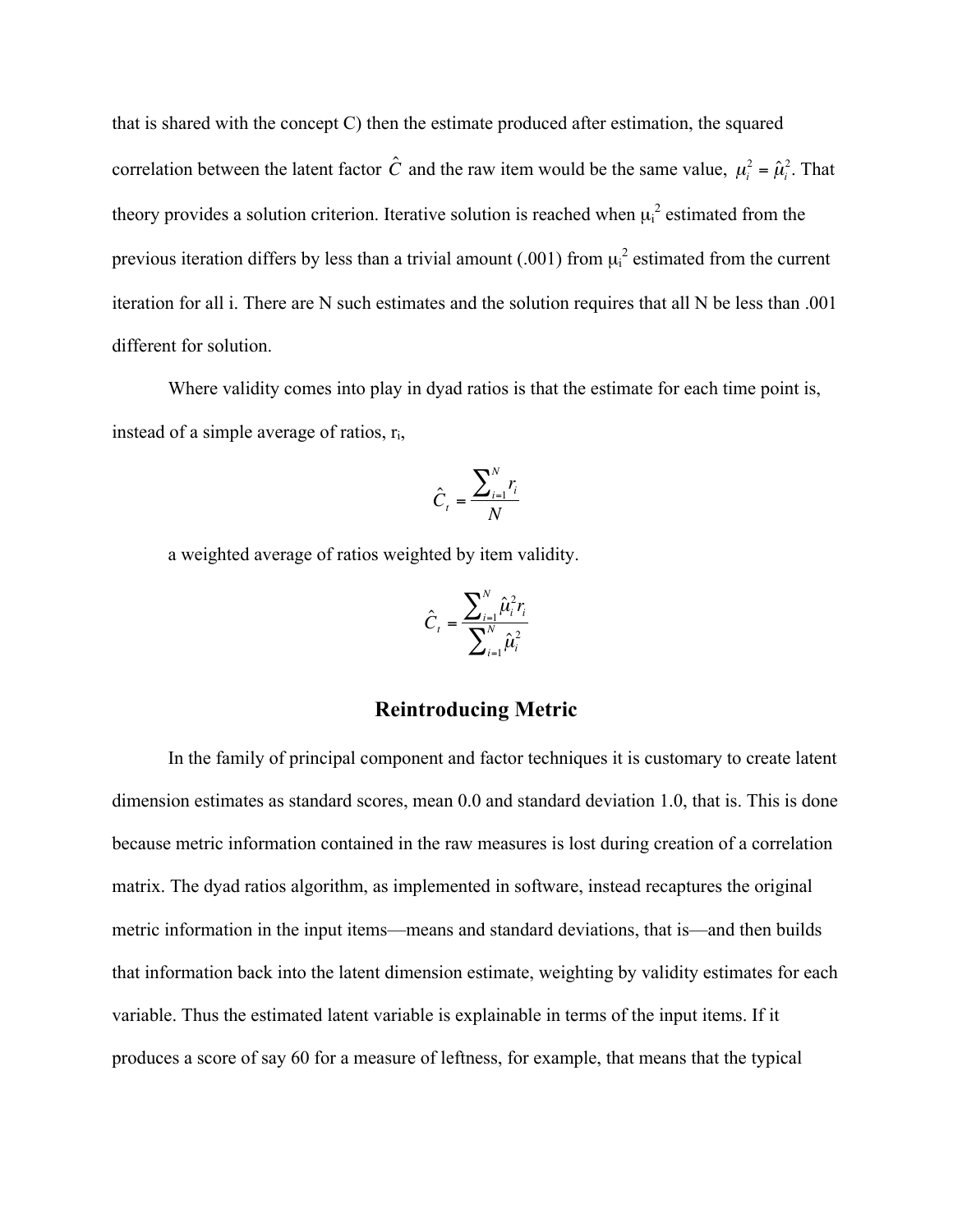validity-weighted survey item has an agreement with "left" response options of 60%. Based as it is on overall measures, this procedure guarantees descriptive accuracy for the entire scale.

# **Bootstrapping Standard Errors**

Users of estimated time series like to have cross-sectional—that is, period by period standard errors around such estimates. Journal editors seem to like them even more. Never having seen such information actually employed for inference, I am agnostic on the matter. But it is worth considering how variability estimates might be constructed.<sup> $6$ </sup>

When it is possible to know standard errors from an estimator, those are the definitive, proven, values and obviously the best way to proceed. But there are many situations in which no such derivation exists. In these cases bootstrapping presents a robust second best option. The fundamental idea of bootstrapping is that we can subject the estimator to variations of known magnitude in data input and then observe its behavior. With a sufficient number of such observations we get a distribution of values that are produced for each particular case and that distribution becomes empirical evidence for the properties of the distribution, the one in question being the standard deviation. The standard deviation of the distribution of observed estimates is the best (empirical) estimate of the standard error of the estimator.

The data input to the dyad ratios algorithm is survey-based estimates of proportion "left" response. In one particular aggregation period—day, month, quarter, year, or multiple year

 $6$  I write in a hypothetical vein here even though I have implemented the procedure and reported the results. The reason is that the computer code for doing so is in a language (Visual Basic) no longer supported and is compiled on an obsolete compiler for Windows versions no longer supported. Time permitting, a modern and sharable version will be developed.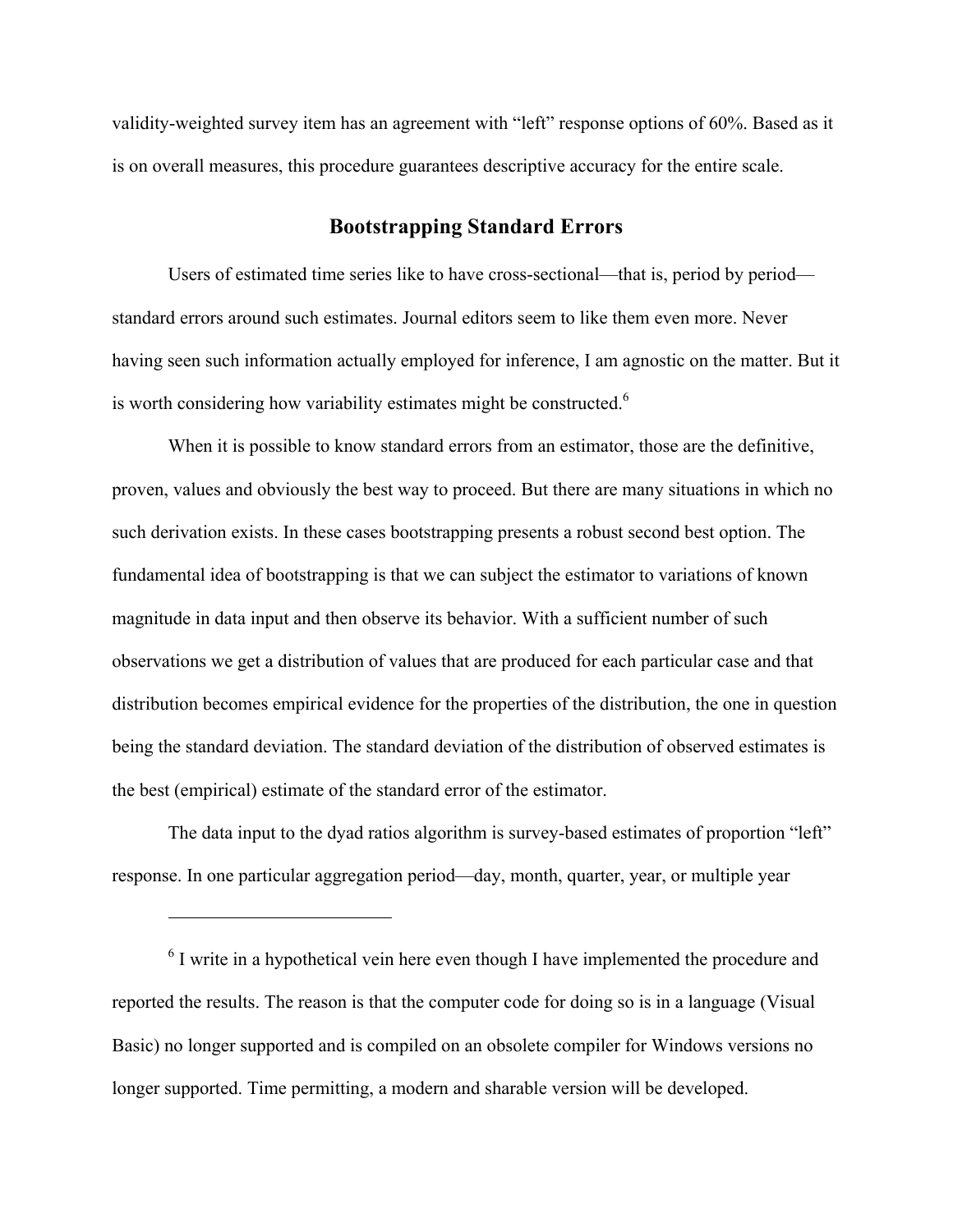period, that is—a particular value, say 65, is observed and reported. Sampling theory tells us that that value, call it  $\bar{x}_{it}$  for item i and time t, is a best estimate of the true value,  $\mu_{it}$ , but since it is estimate of  $\mu_{it}$ , subject to some fluctuation due to the fact of having randomly drawn a particular the observed outcome of survey sampling with a sample of a particular size, it is merely an sample and not another equally valid draw.

That tells us how to proceed to varying the input in order to observe the behavior of the output. For each k repetitions of the algorithm<sup>7</sup> we alter that input value from the fixed original value, 65 in the example at hand, to a random draw from a distribution with mean  $x_{it}$  (e.g., 65) for item i at time t, and standard deviation  $\sigma_{it}$ , which is readily computed from sample size for the binary indicator.

When the period by period standard errors are estimated, it is easy to put confidence intervals around the estimated time series outputs. Because such estimates are empirically derived, they have no provable properties. That being the case, some scientific skepticism is appropriate.

With the technical details settled, I turn to three sections on performance. The first of these asks the question, given a known pattern—which is known because it is artificially generated—how well do we do recovering the pattern?

# **What do All Those Numbers Mean?**

It is conventional to craft journal articles at the maximum level of reader understanding. And I have done that up to this point. But I am conscious that there is a class of users of advanced techniques who want to exploit them with becoming expert in all the paraphernalia.

<sup>&</sup>lt;sup>7</sup> I usually employ  $k = 1,000$ .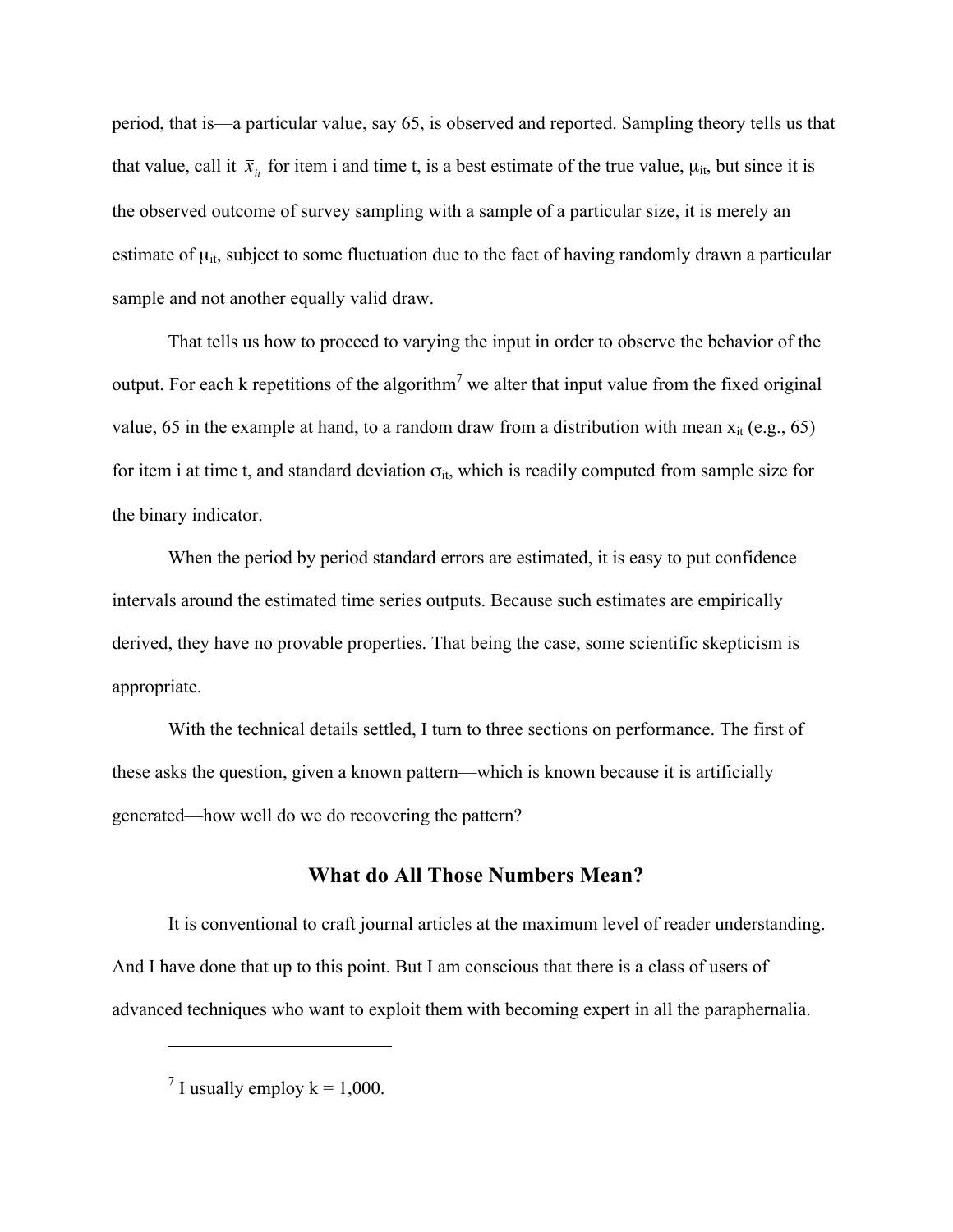We have survived generations of political scientists who used principal comments and it variations with a good deal less than full understanding. Early in my career I was one of them.

So what is a lesser, but still workable level of understanding? I have in mind the reader who, perhaps with assistance, can conquer the computer applications and then encounters the .log output file and asks "What do all those numbers mean?

I answer that question from the top down. The estimation which follows is daily presidential approval for Donald Trump. I will skip over the obvious in the front end.

*Iteration History*: There is little of interest in lines 11 to 15. The convergence criterion is the difference on separate iterations of validity estimates. It is a maximum change in validity estimates for all 11 variables. It is normal to be very large on the first iteration because the estimates start at 1.0. Reliability is the Pearson product moment correlation between forward and back estimates. It is unusually high here because fit to the approval data are excellent. AlphaF and AlphaB are estimates of the smoothing parameter  $\alpha$ . These data are naturally smooth and so the alphas approach 1.0, which means that smoothing effects are trivial. In the typical case none of these diagnostic numbers would be reportable.

*Loadings and descriptive variable information*: Loadings are the key to interpreting the meaning of a latent dimension. They are product moment correlations between the latent dimension estimates and the raw indicators. Here they are all high and positive. That is evidence that all survey houses are tapping the same approval concept with their various question wordings. The Gallup data are daily while others are monthly at best and thus these better data dominate the solution.

*Dimension 1 Information*: The last category of output reflects on the quality of the fit. The percent variance explained tells us how much of the indicator variance is accounted for by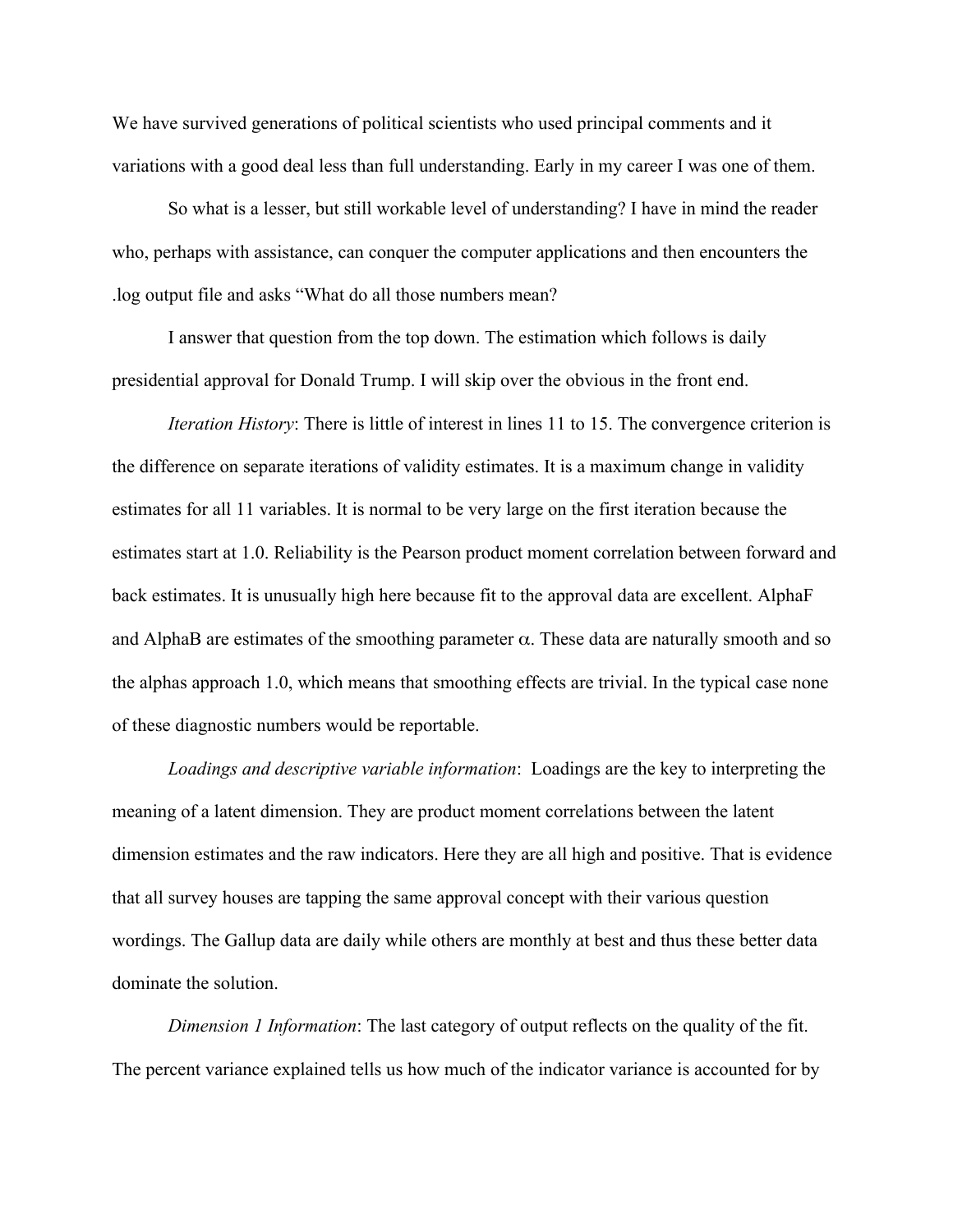the common dimension, here an impressive 88 percent. Again this reflects the excellent validity of the approval indicators. Some more on the order of high 30's typifies analyses of diverse policy preferences such as mood.

| 01 Estimation Report for File: Z:\jamesstimson\Data\TrumpJob.dta |  |  |  |  |  |  |
|------------------------------------------------------------------|--|--|--|--|--|--|
| 02                                                               |  |  |  |  |  |  |
| 03 267 records after date scan                                   |  |  |  |  |  |  |
| 04                                                               |  |  |  |  |  |  |
| 05 Period: 2017.1 to 2017.8, 216 Time Points                     |  |  |  |  |  |  |
| 06                                                               |  |  |  |  |  |  |
| 07 Number of Series: 11                                          |  |  |  |  |  |  |
| 08                                                               |  |  |  |  |  |  |
| 09 Exponential Smoothing: On                                     |  |  |  |  |  |  |
| 10                                                               |  |  |  |  |  |  |
| 11 Iteration History: Dimension 1                                |  |  |  |  |  |  |
| 12 Iter Convergence Criterion Items Reliability AlphaF AlphaB    |  |  |  |  |  |  |
| .001<br>.9766<br>11<br>.999 .959 .962<br>13 1                    |  |  |  |  |  |  |
| 11<br>.0013<br>.001<br>.999 .960 .963<br>14 2                    |  |  |  |  |  |  |
| .0000<br>.001<br>11<br>15 <sup>3</sup><br>.999 .964 .963         |  |  |  |  |  |  |
| 16                                                               |  |  |  |  |  |  |
| 17                                                               |  |  |  |  |  |  |
| 18 Loadings and descriptive variable information                 |  |  |  |  |  |  |
| Dim 1<br>Dim 2<br>19                                             |  |  |  |  |  |  |
| Variable Cases Loading Loading Mean Std Deviation<br>20 Vn       |  |  |  |  |  |  |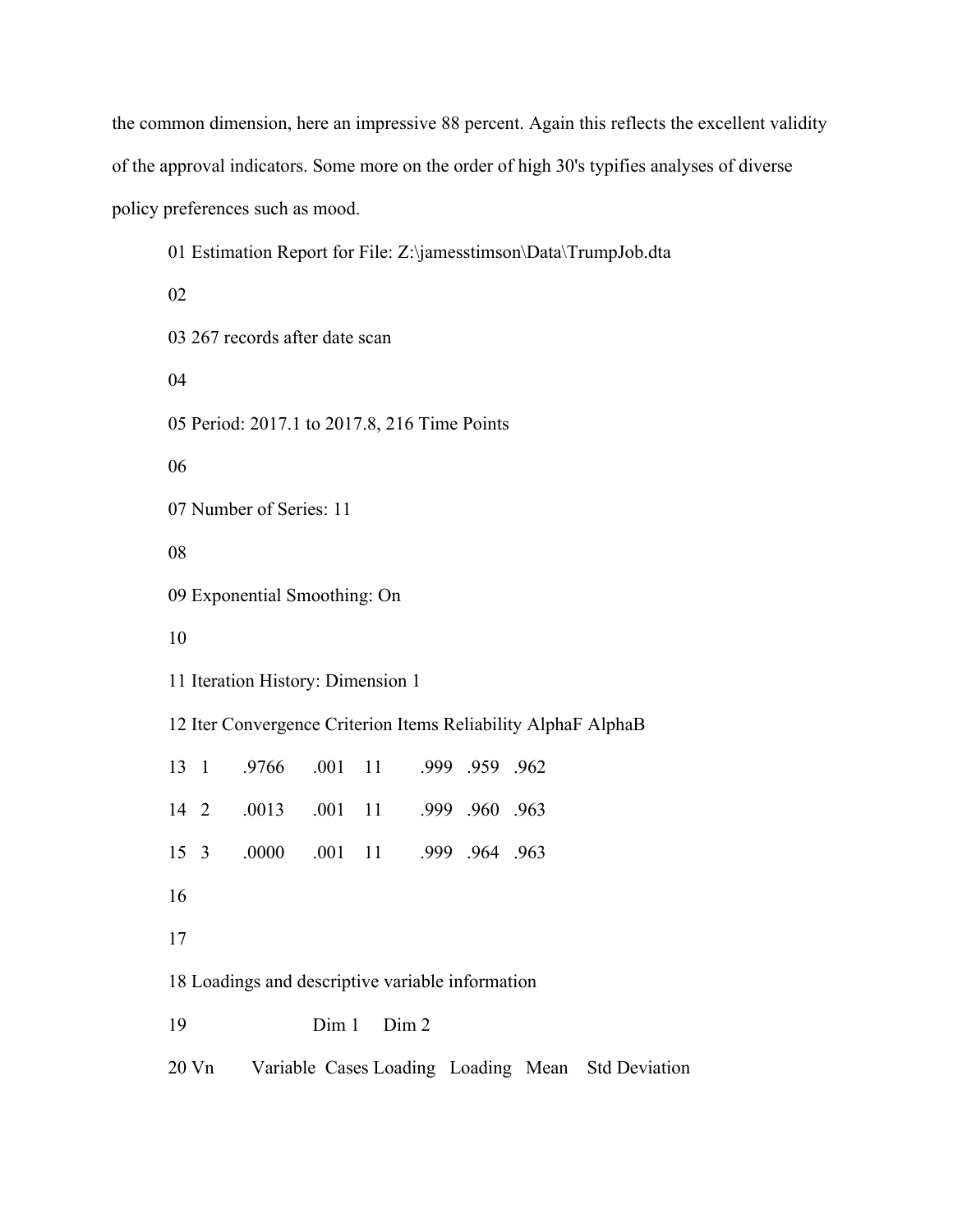|  | 22 11 GALLUP 211 1.000 .000 39.507 2.511 |  |  |  |
|--|------------------------------------------|--|--|--|
|  | 23 6 MARIST 5 .980 .000 37.400 2.332     |  |  |  |
|  | 24 5 IBD/TIPP 4 .965 .000 38.000 2.915   |  |  |  |
|  | 25 9 QUINN 13 .281 .000 37.615 2.558     |  |  |  |
|  | 26 4 FOX 6 .598 .000 43.500 2.630        |  |  |  |
|  | 27 1 ABCWP 3 .826 .000 38.333 2.625      |  |  |  |
|  | 28 3 CNN/ORC 3 .808 .000 42.000 2.828    |  |  |  |
|  | 29 7 MONMOU 4 .506 .000 40.500 1.658     |  |  |  |
|  | 30 10 SUFFOLK 2 1.000 .000 44.500 2.500  |  |  |  |
|  | 31 2 CBSNYT 7 .264 .000 39.286 2.373     |  |  |  |
|  | 32 8 NBCWSJ 4 .447 .000 40.750 1.920     |  |  |  |
|  |                                          |  |  |  |

33

34 Dimension 1 Information

35 Eigen Estimate 1.07 of possible 1.21

36 Pct Variance Explained: 88.15

37

38 Weighted Average Metric: Mean: 40.18 St. Dev: 2.54

# **TESTING THE ALGORITHM WITH ARTIFICIAL DATA**

 Artificial data offers the advantage of generating a perfectly known pattern in the latent concept to be estimated. That allows assessment of the accuracy of estimation given real world factors in the data.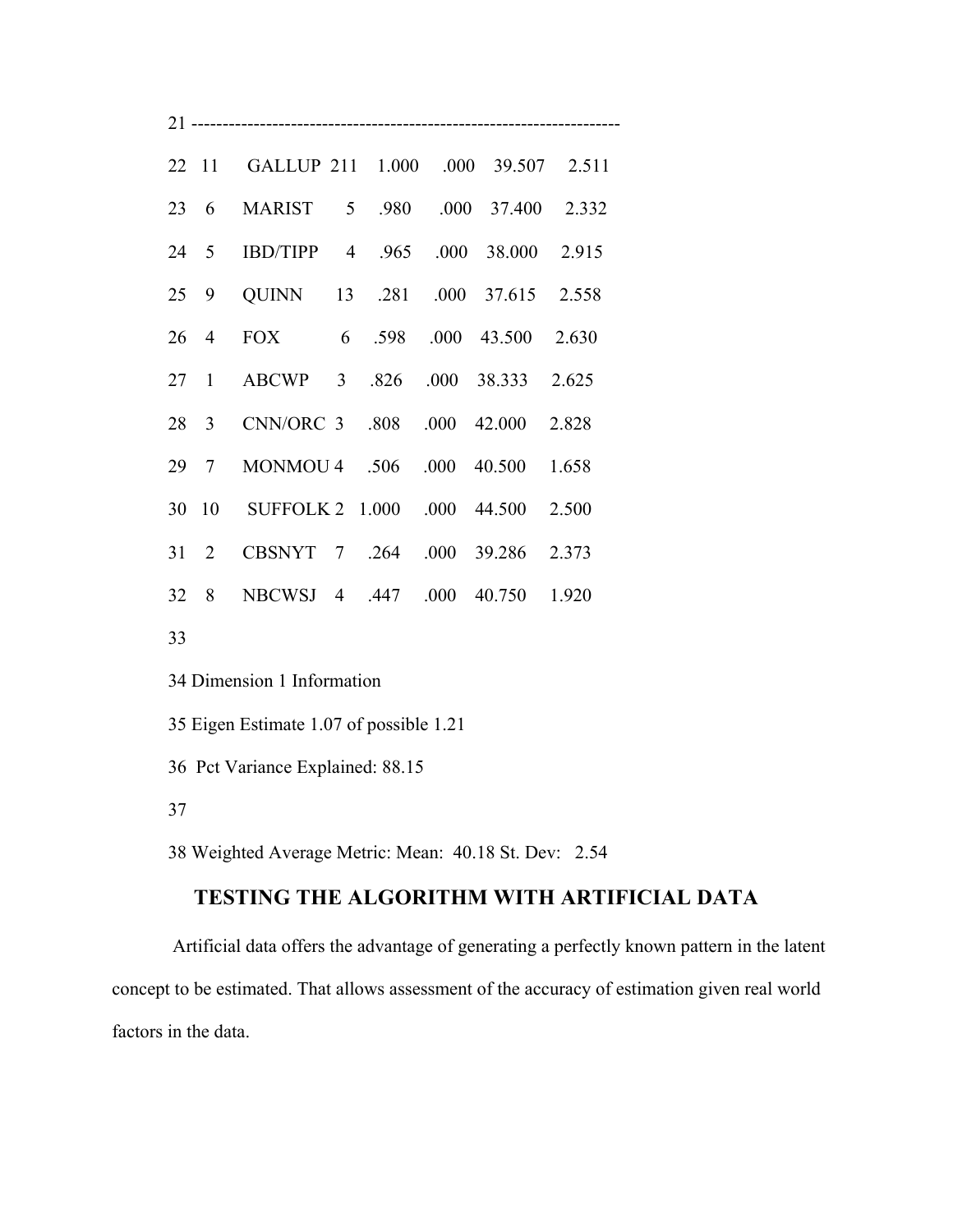*The Data Generating Process*: For an artificial latent concept a sine function is generated over 1,000 cases. This is chosen to partially mimic the irregular cycles often found in public opinion data.

$$
y = \sin(\frac{d\pi}{180})
$$

where d is 1 to 1,000, representing degrees.

With a constructed mean of 50 and a standard deviation of 10 the sine function, except for its error-free smoothness, looks much like the result of estimating a latent concept from survey data.

The simplest test would be the create the latent concept and the artificial "items" without error. We will not do that because the result can be known, the estimates would converge perfectly— $r = 1.000$ —on the latent concept.

In the real world items always come from survey research and survey research always has sampling error. Thus we generate items that perfectly capture the known function and then add sampling error in controlled amounts. For the test case we have five artificial items,  $x1-x5$ , with means of 40—60 in 5 point intervals.

Sampling error is emulated by normal draws from  $N(\bar{x}, \sigma^2)$  where  $\sigma^2$  is varied over the 9 tests from 0.5 to 5.0 in intervals of 0.5.

In real data we have empirical estimates of the longitudinal standard deviation of the items. But that does not tell us sampling error because that observed standard deviation is composed of three pieces

$$
\sigma_{total}^2 = \sigma_{valid}^2 + \sigma_{unique}^2 + \sigma_{error}^2
$$

variable i on the latent dimension, unique variance is systematic variance in item i that is not (where total is observed variance, valid variance is estimated from  $r^2$  of the loading of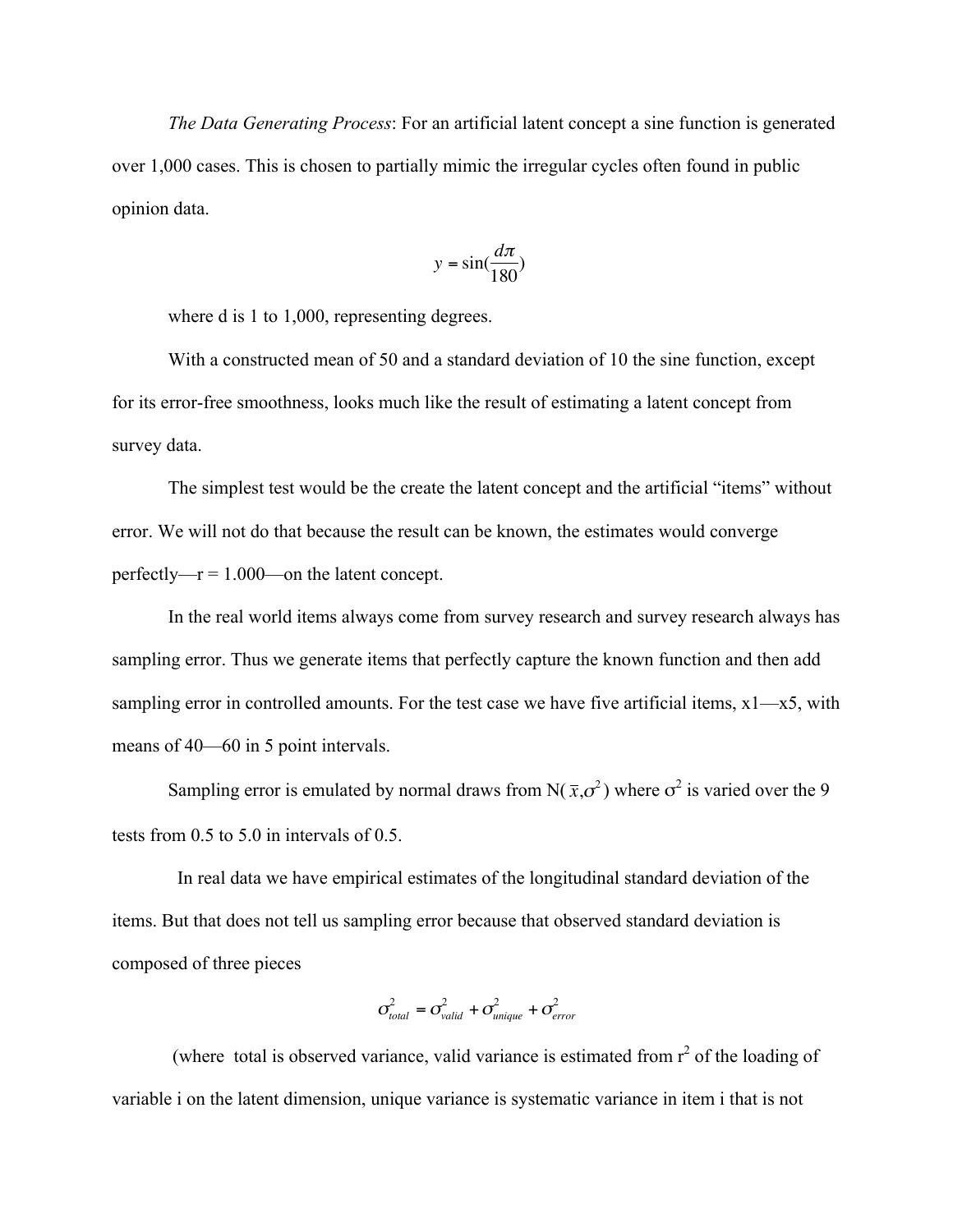shared with the concept, and error is the sampling error). It is only the total that we know from the empirical standard deviation.<sup>8</sup>

 The dyad ratios algorithm is mainly an exercise in taking vary large numbers of empirically observed ratios within and between items and then averaging over all of them. Such elementary arithmetic operations ought to converge closely on the real underlying signal. Figure 1 shows that in fact it does. Correlations range from a low of .983 for the maximum sampling error of 5.0 to .999 for the minimum tried, 0.5.

Our real world data are imperfect due to sampling. By aggregating across items—even here for only five items—that imperfection is largely eliminated. With larger numbers of items<sup>9</sup> the performance is even stronger. The moral of this story, often observed, is that more data is better than less. The worst case, standard practice until recently, is choosing one item to stand for the concept.

### FIGURE 1 ABOUT HERE

 A typical result is illustrated in Figure 2. The figure shows the underlying sine wave, a perfect function of time, in bold. The thinner line is actual estimates of the underlying concept produced using items with a sampling error of 2.5 added. The figure is a little hard to make out because the estimates converge on the reality of the artificial sine wave. But that convergence is the point of the figure, estimates converge on reality.

### FIGURE 2 ABOUT HERE

 $8 \text{ In real data unique variance—systematic variation due to the item and not shared with }$ the concept—is usually present. In the simulation it is not.

 $9<sup>9</sup>$  I have used up to 250 items in estimating Mood in the United States.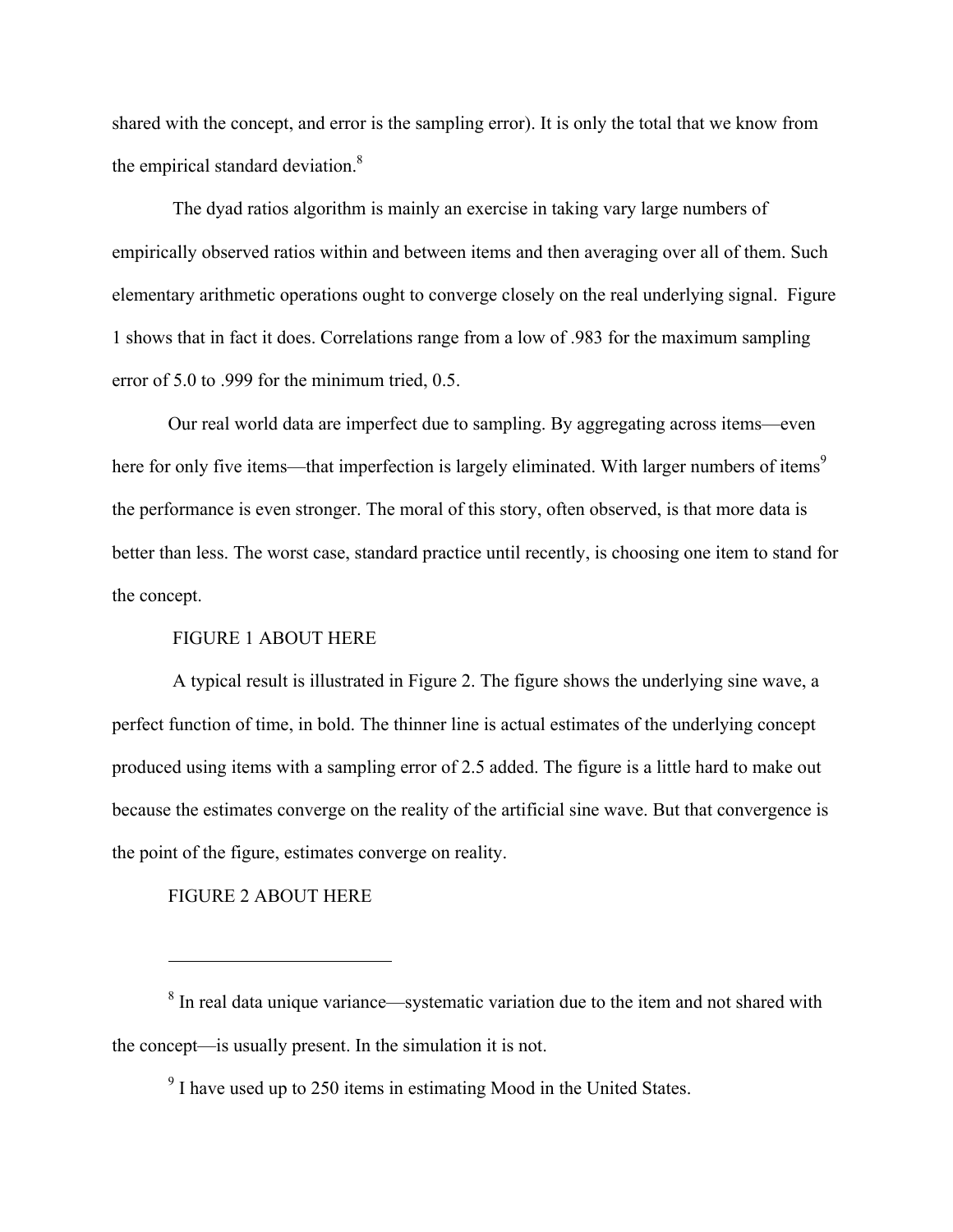I turn in Section 3 to a comparison of the behavior of the algorithm to that of its near relative, principal components analysis.

# **DYAD RATIOS COMPARED TO PRINCIPAL COMPONENTS**

While the foundational idea of dyad ratios differs from the variance apportioning scheme at the heart of principal components analysis, much is also the same. This is no coincidence. They share a great deal because dyad ratios explicitly borrows a great deal from the established technology of the principal components model.

Both take as a starting point variance associated with variables and transform it to associations with latent dimensions. Both derive interpretation from the "loading" of those starting variables on the derived dimensions. Both estimate variable validities as the core problem of latent dimension estimation.

The big and obvious difference is that principal components requires a complete set of cases, a near impossibility for the public opinion data for which the dyad ratios algorithm was developed. Since principal components is undefined for the data which dyad ratios operates on, direct comparison is usually not possible.

But it is possible to compare a somewhat artificial special case, a rare public opinion collection with no missing cases. Such a test bed is provided by the General Social Survey's items on spending priorities in the United States. Six items pose priorities questions (spending is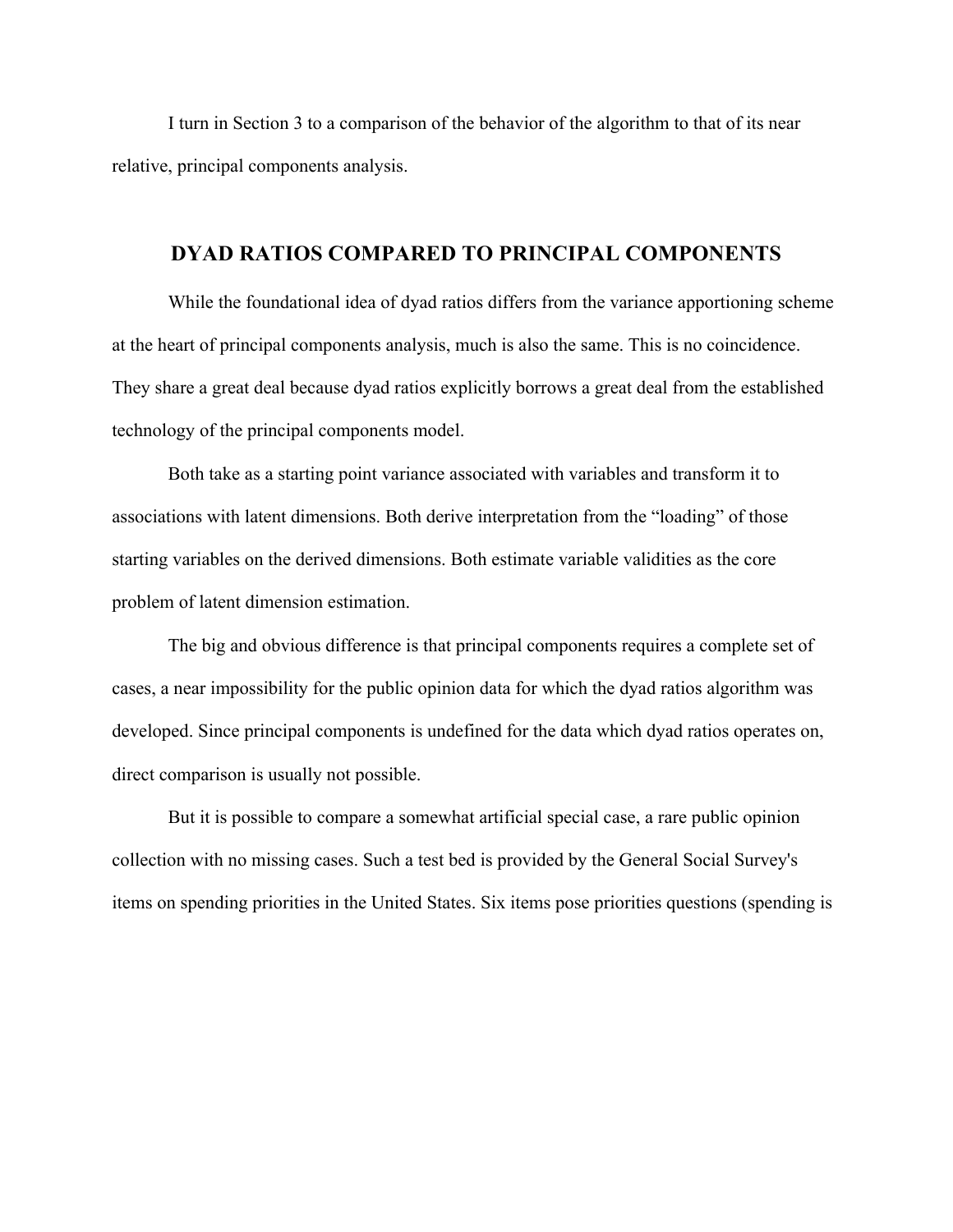too much, about right, or not enough) for cities, education, environment, welfare, healthcare, and race. They have been posed continuously in all GSS studies, 1973-2016.<sup>10</sup>

Even with identical cases there is no expectation of identical findings. The two models do differ. But the question of similarity is itself interesting. Do we reach similar or differing conclusions about the structure underlying a set of observed relationships?

### TABLE 1 ABOUT HERE

 $\overline{a}$ 

The answer becomes clear in Table 1, where the dimension loadings on the first (and only common) dimension are displayed. It displays in column two the estimated loadings from dyad ratios and in column three the comparable loadings from principal components.<sup>11</sup> The loadings do differ, but the two sets show a similar rank order and correlate at .97.12

Interpreting the result of a dimensional analysis is a mix or art and science, imprecise under the best of circumstances. Here the interpretation of the two results is the same. The latent concept is domestic left-right ideology in the United States. None of the differences in loading estimates is large enough to challenge that. All of the items tap that concept and the loadings are much more similar across them than different.

 $10$  The studies themselves are not continuous, sometimes at annual intervals and sometimes biennial. There are 30 studies over the 46 year span. I simply create a series that consists of the 30 available years.

 $11$  The principal components results are from Stata iterated principal factor, the closest analogy to the dyad ratios iterative method.

 $12$  The Stata method for comparison is "iterated principal factor" with regression scoring.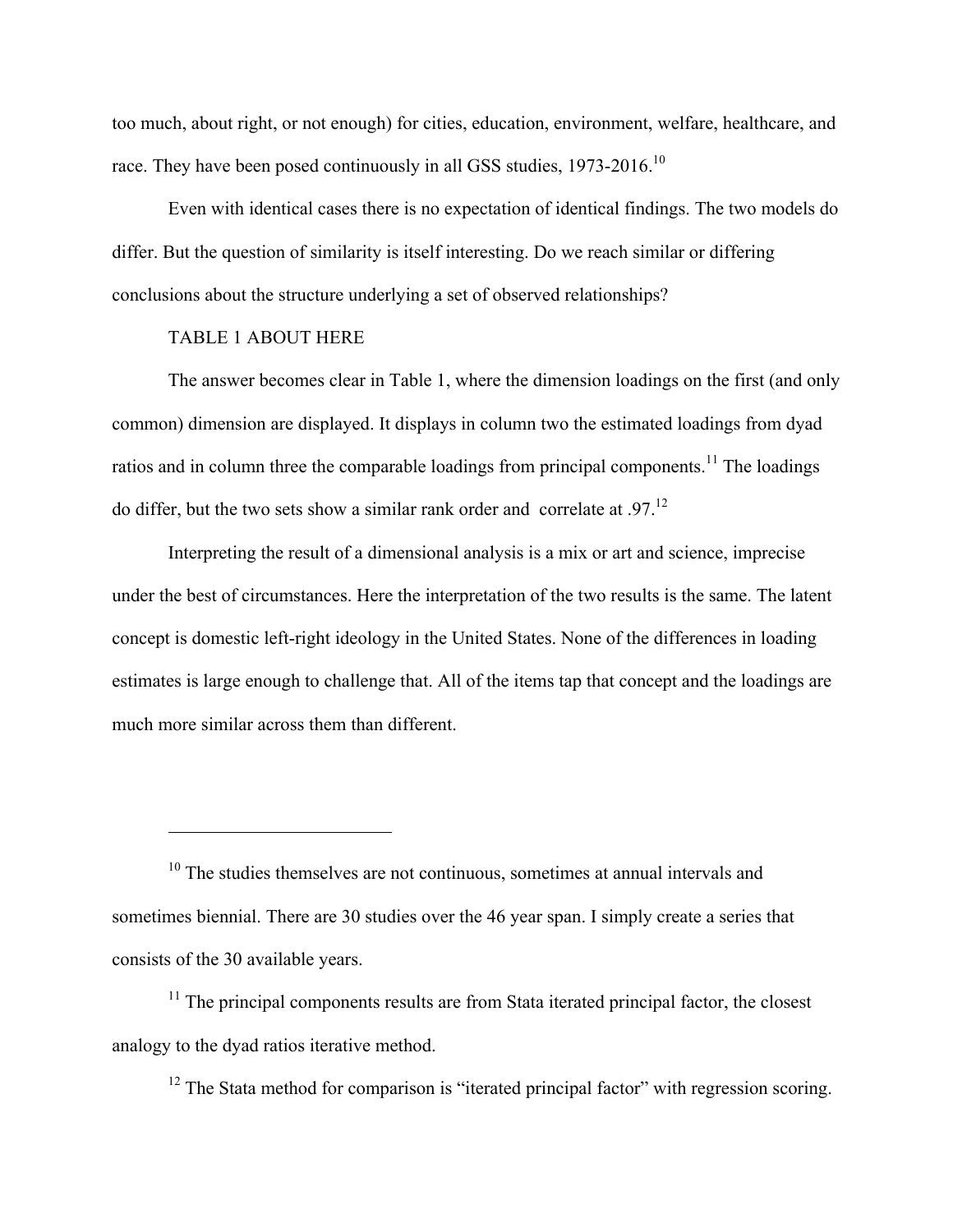The purpose of a dimensional extraction is usually to create a measure of the latent concept. The question then is how similar are the measures derived from dyad ratios and principal components? The answer is that they are very similar. The two measures correlate at .986. (See Figure 3 for a visual picture of the two series.) For comparative reference, with completely identical dimensional solutions the two Stata scoring methods, regression and Bartlett, correlate at .99.

So, for identical data the two methods produce highly similar results. Dyad ratios may then be regarded as an extension of the capabilities of principal components to a realm where its data requisites are not met.

#### FIGURE 3 ABOUT HERE

### **DYAD RATIOS COMPARED TO IRT**

Dyad Ratios, like the larger family of principal components dimension extraction techniques, has an exploratory flair. Staring with a group of items of unknown relatedness and unknown dimensionality, it solves for a low dimensional (maximum two) solution and observes relatedness. Item Response Theory, IRT for short, begins with the attitude that the researcher knows the true dimensionality, typically one, and imposes it on a set of items pre-screened for face validity. Its modern manifestation is tied to Bayesian estimation techniques (McGann, 2013; Caughey & Warshaw, 2015).

Is a meaningful comparison of the two possible? What argues for the possibility is that the goal of both models is the same, observing the latent dimension that underlies a group of items. As in the previous comparison with principal components, it is rare that we could employ both on the same set of items. If IRT analysts prescreen for face validity and Dyad Ratio analysts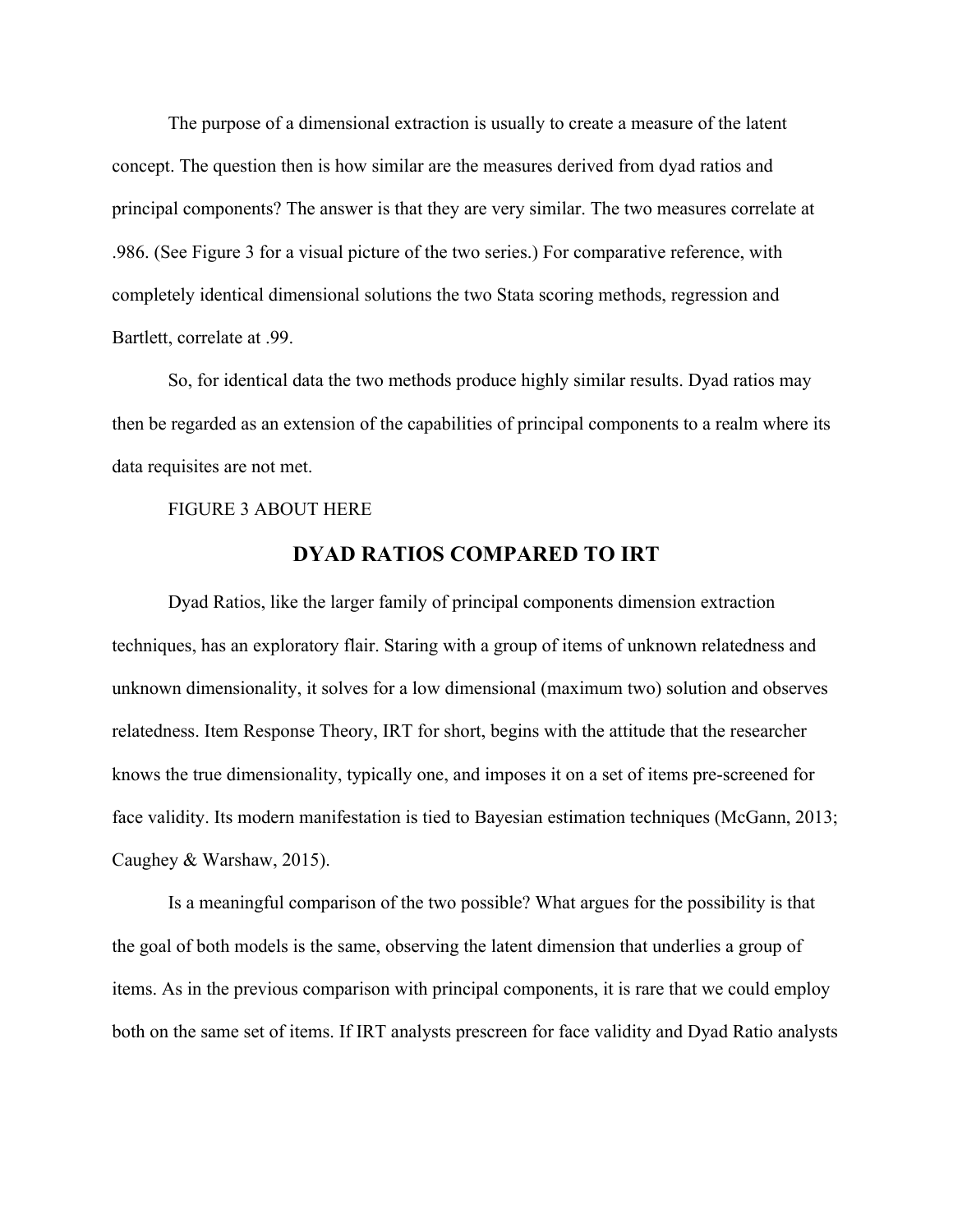choose by other criteria—such as all available items on a topic—they will not in general be the same.

The case at hand is the Caughy-Warsaw (Caughey & Warshaw, 2015) estimates of Public Policy Mood in the United States. For this case, not only is the model of dimensionality different, the input data differ quite substantially. In particular Caughey and Warshaw screen not only for validity, but they also screen out questions with a relative frame. These are policy preference questions that involve a comparison to the status quo, matters of more or less rather than absolute preferences. Typical language is of the sort, "Should the government do more, less, or about the same as it is doing now?" These relative frame questions make well behaved time series and form an important and stable component of estimated mood.

In fact the degree of overlap between input data is unknown. Because of the exclusion of relative frame questions we know for certain that the data are different. How different, a matter of degree, is hard to tell. But at the outset we are warned that some similarity of estimates is the best that can be expected. This is not a comparison where only the mathematical model differs. The model and the data differ.

### FIGURE 4 ABOUT HERE

The Caughey-Warshaw data (provided by Caughey and Warshaw) estimate Mood for the period 1992 to 2012. So that defines the possible overlap. For that period the similarities of the two estimates are strong  $(r = .783)$ . That is more than suggestive evidence that the same concept is tapped by both approaches, even though model and data both differ.

If the two estimates widely diverged, it would set up an argument about which is right and which is wrong. Since the convergence is instead reasonably strong, the evidence would seem to validate both. We could reach a stronger conclusion if it were possible to observe both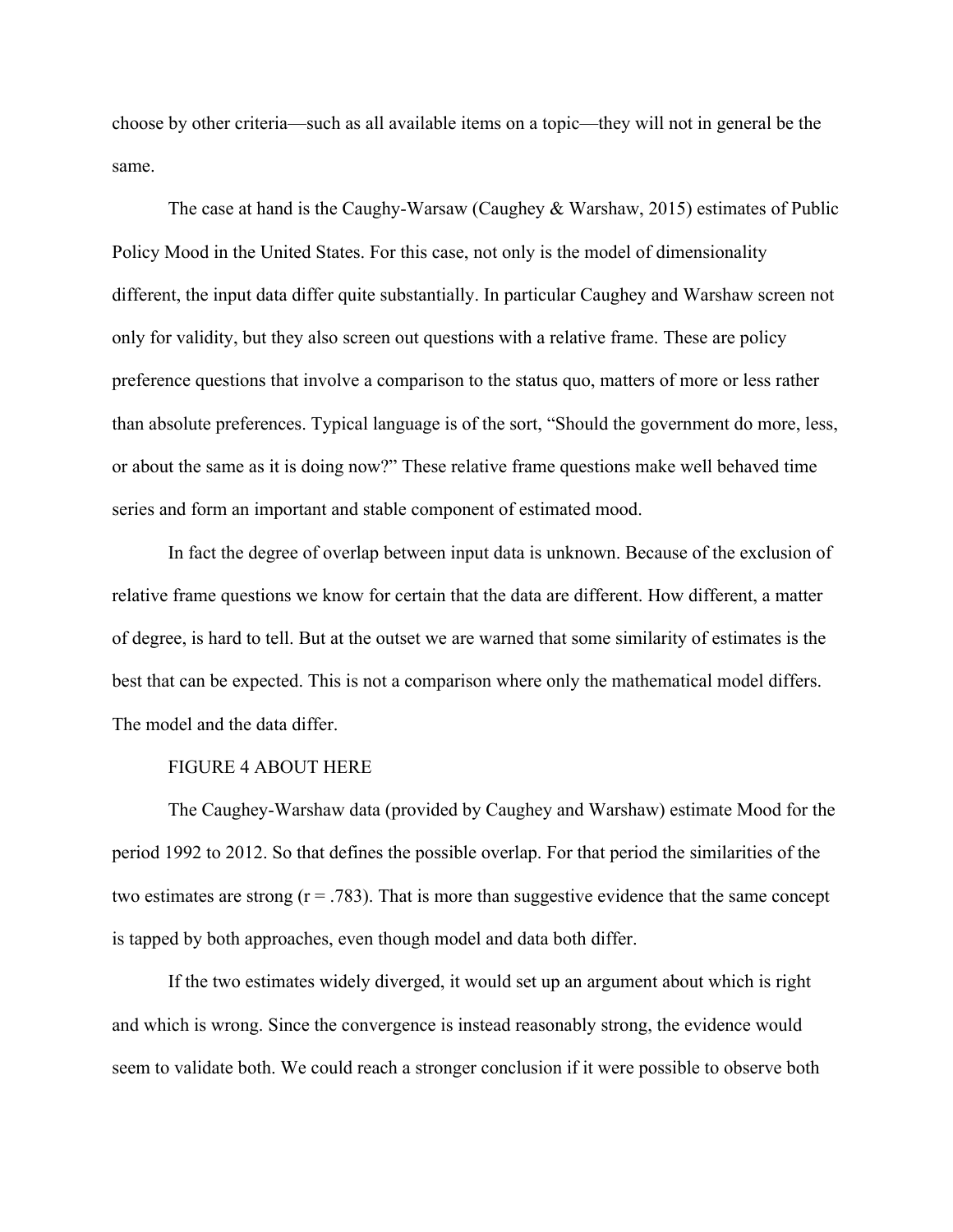for identical items. But as Figure 4 clearly shows, there is much more similarity than difference in the two estimates. An analyst describing the ideological flow of politics in the United States would tell the same story with either Dyad Ratio or IRT estimates of the concept.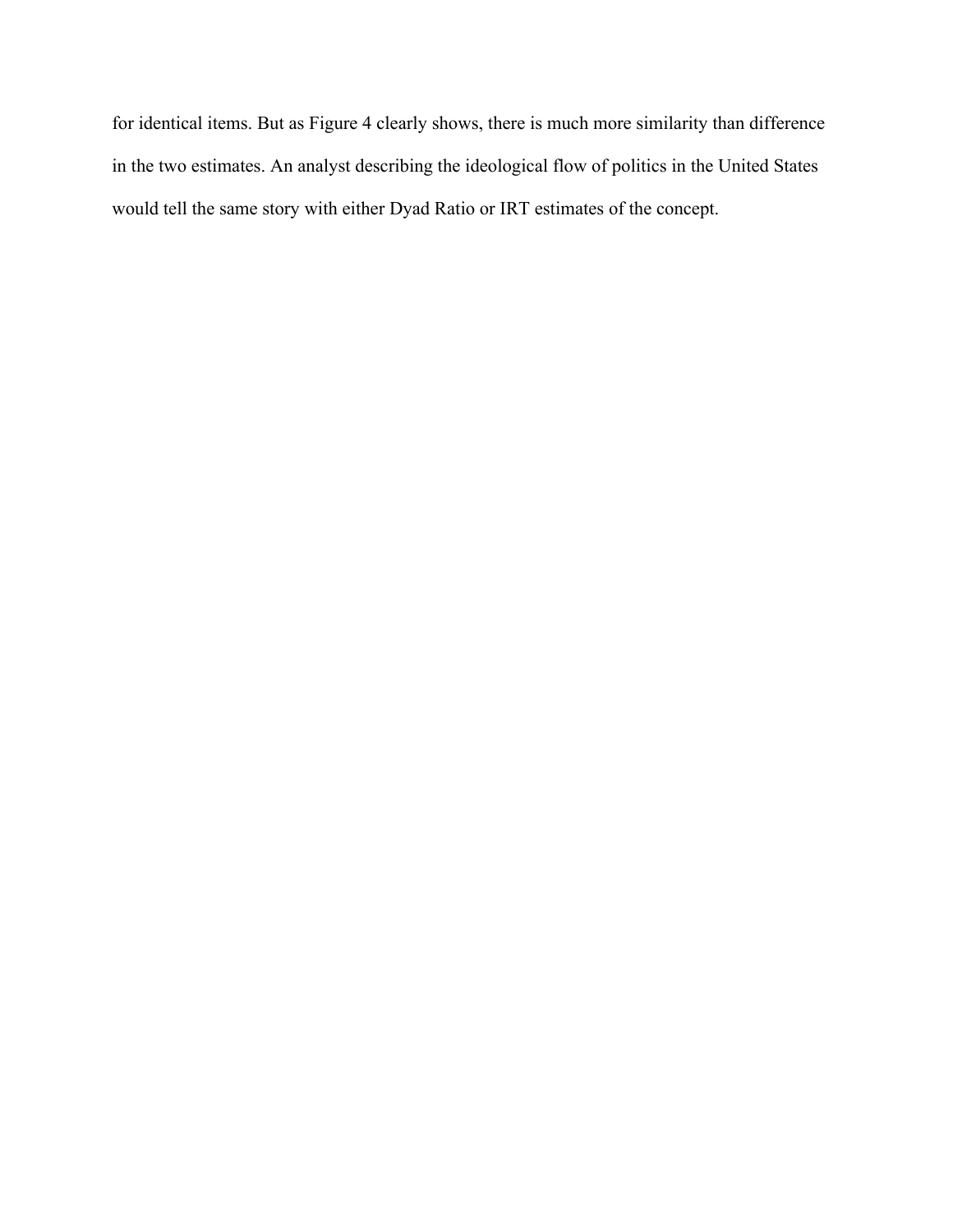### **REFERENCES**

- Baker, Andy, In Jorge I Dominguez, Kenneth F Greene, Chappell Lawson & Alejandro Moreno. 2015. "Public Mood and Presidential Election Outcomes in Mexico." Mexico's Evolving Democracy: A Comparative Study of the 2012 Elections pp. 107–27.
- Bartle, John, Agust i Bosch & Llu is Orriols. 2014. The Spanish policy mood, 1978-2012. In 8th ECPR General Conference. University of Glasgow. pp. 3–6.
- Bartle, John, Sebastian Dellepiani & James A. Stimson. 2010. "The Moving Centre: Policy Preferences in Britain, 1950-2005." *British Journal of Political Science* 41:259–285.
- Brouard, Sylvain & Isabelle Guinaudeau. 2015. "Policy beyond politics? Public opinion, party politics and the French pro-nuclear energy policy." *Journal of Public Policy* 35(1):137170.
- Caughey, Devin & Christopher Warshaw. 2015. "Dynamic Estimation of Latent Opinion Using a Hierarchical Group-Level IRT Model." *Political Analysis* 23(2):197–211.
- Ellis, Christopher & Christopher Faricy. 2011. "Social Policy and Public Opinion: How the Ideological Direction of Spending Influences Public Mood." *The Journal of Politics* 73(04):1095–1110.
- Enns, Peter K. & Paul M. Kellstedt. 2008. "Policy Mood and Political Sophistication: Why Everybody Moves Mood." *British Journal of Political Science* 38:433–454.
- Erikson, Robert S., Michael B. MacKuen & James A. Stimson. 2002. *The Macro Polity*. New York: Cambridge University Press.
- Green, Jane & Will Jennings. 2012. "Valence as macro-competence: An analysis of mood in party competence evaluations in Great Britain." *British Journal of Political Science* 42(2):311–343.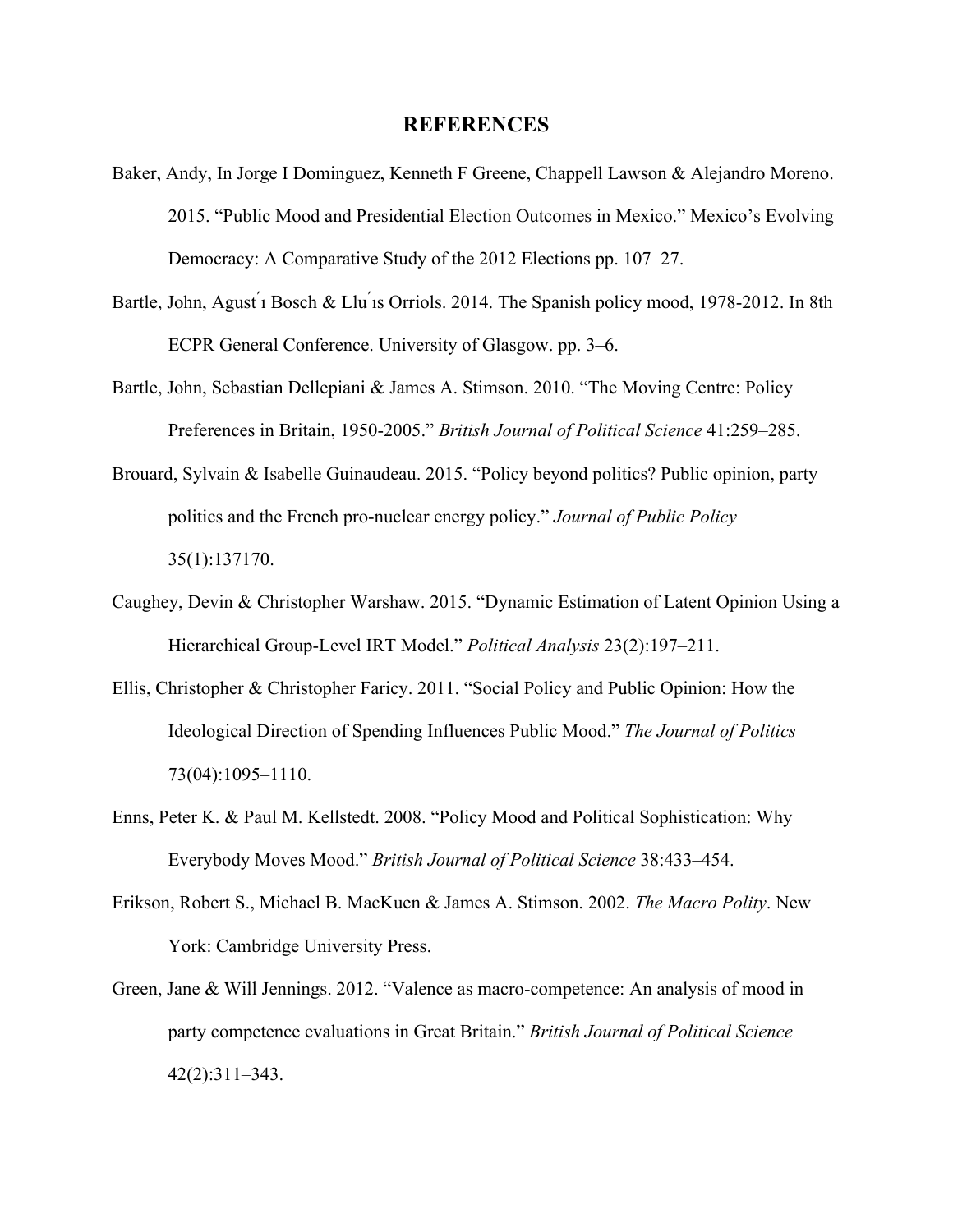- Guinaudeau, Isabelle & Tinette Schnatterer. 2017. "Measuring Public Support for European Integration across Time and Countries: The European Mood Indicator." *British Journal of Political Science* pp. 1–11.
- McGann, Anthony J. 2013. "Estimating the Political Center from Aggregate Data: An Item Response Theory Alternative to the Stimson Dyad Ratios Algorithm." *Political Analysis* 22(1):115–129.
- Owen, Erica & Dennis P Quinn. 2016. "Does economic globalization influence the US policy mood?: A study of US public sentiment, 1956–2011." *British Journal of Political Science* 46(1):95–125.
- Stimson, James A., Vincent Tiberj & Cyrille Thíébaut. 2010. "Au service de l'analyse dynamique des opinions." *La Revue Française de Science Politique* 60:901-926.
- Stimson, James A., Vincent Tiberj & Cyrille Thíébaut. 2012. "The Evolution of Policy Attitudes in France." *European Union Politics*. 13(2):293-316.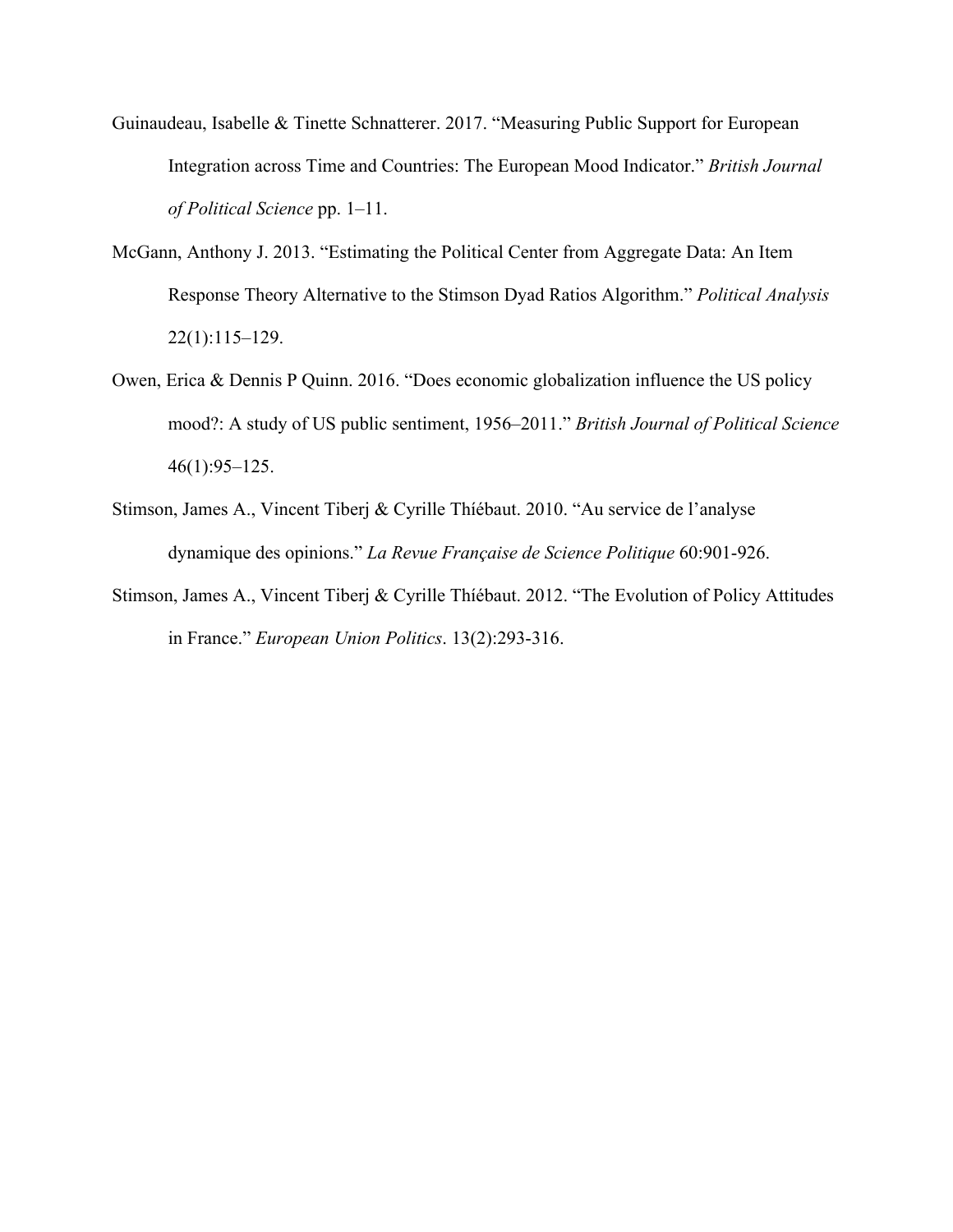|                            | <b>Dyad Ratios</b> | <b>Principal Components</b> |
|----------------------------|--------------------|-----------------------------|
| Variables                  | Loadings           | Loadings                    |
| Spend for Cites            | 0.75               | 0.70                        |
| Spend for Education        | 0,84               | 0.75                        |
| Spend for Environment      | 0.87               | 0.88                        |
| Spend for Welfare          | 0.78               | 0.73                        |
| Spend for Healthcare       | 0.52               | 0,48                        |
| Spend for Race             | 0.83               | 0.76                        |
| Percent Variance Explained | 60                 | 53                          |

Table 1: First Dimension Loadings for Six GSS Items Estimated by Principal Components and Dyad Ratios Algorithm

Correlation between loadings = .97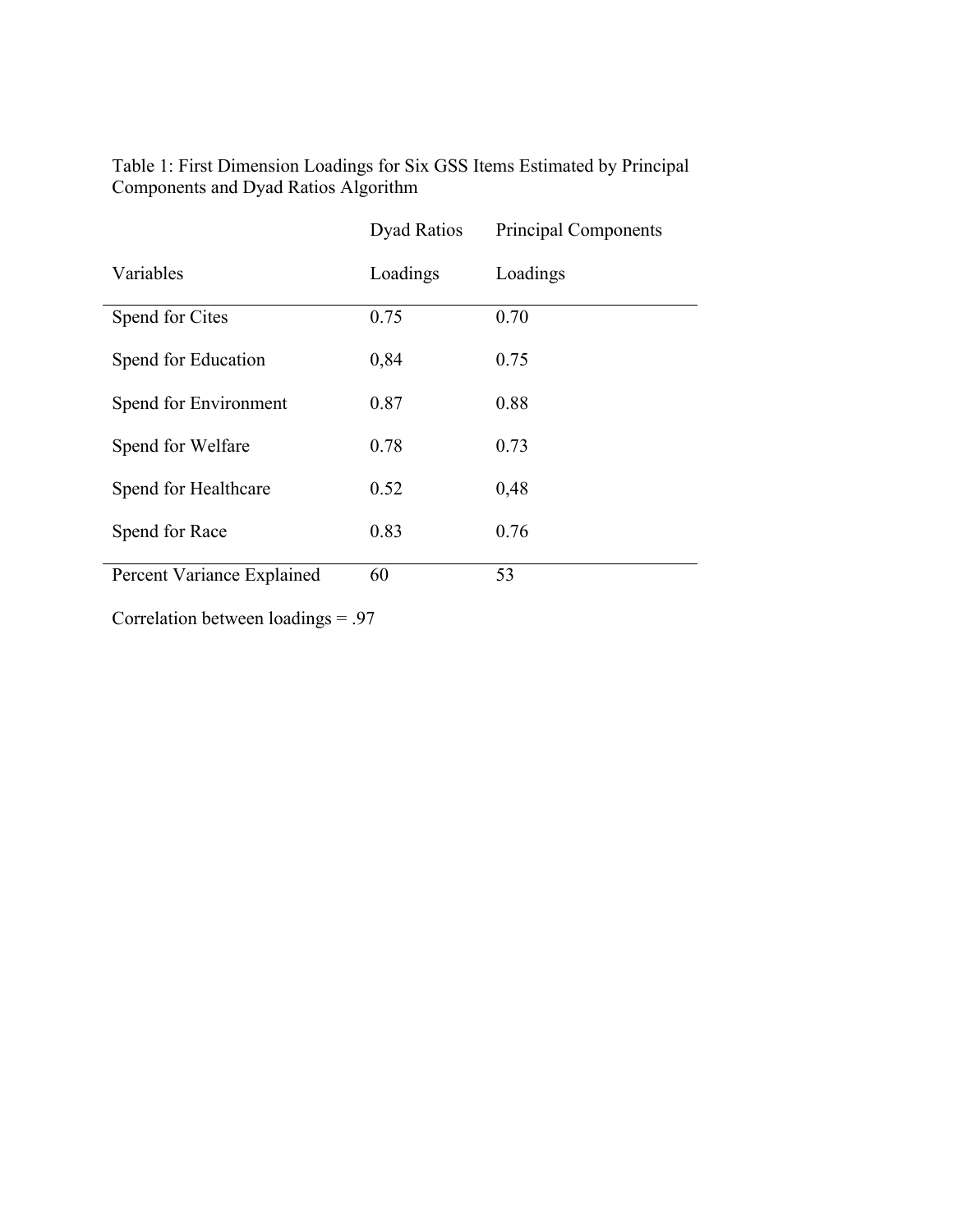

Figure 1. Algorithm Performance Over a Range of Assumed Sampling Error Magnitudes:

Correlations Between True Values and Estimates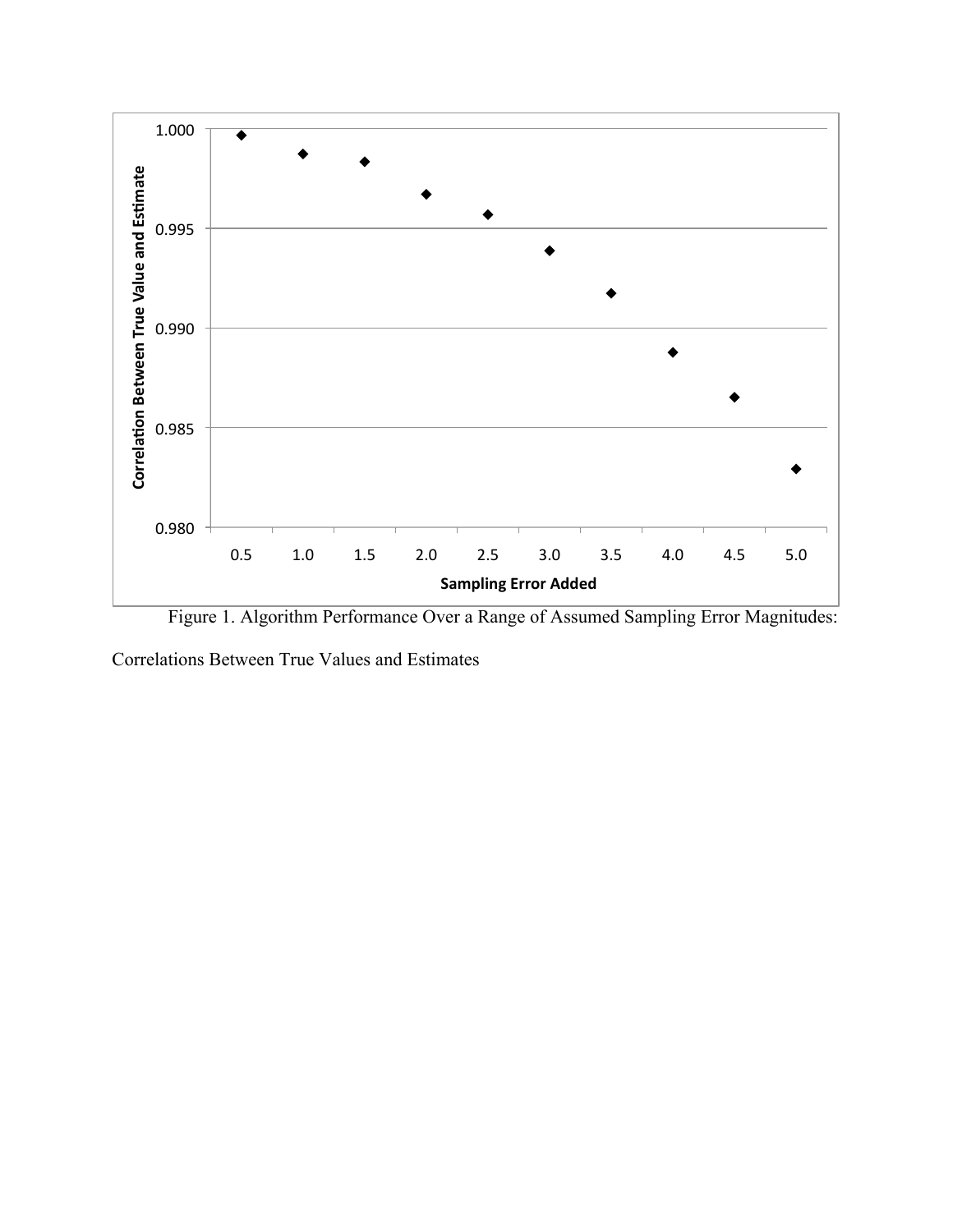

Figure 2. Estimating a Sine Wave in Artificial Data: Sine Wave and Dyad Ratios Estimates With Sampling Error of 2.5. The bold perfect curve is the generated Sine Wave. The jagged thin line is the Empirical Estimates from Items with Sampling Error.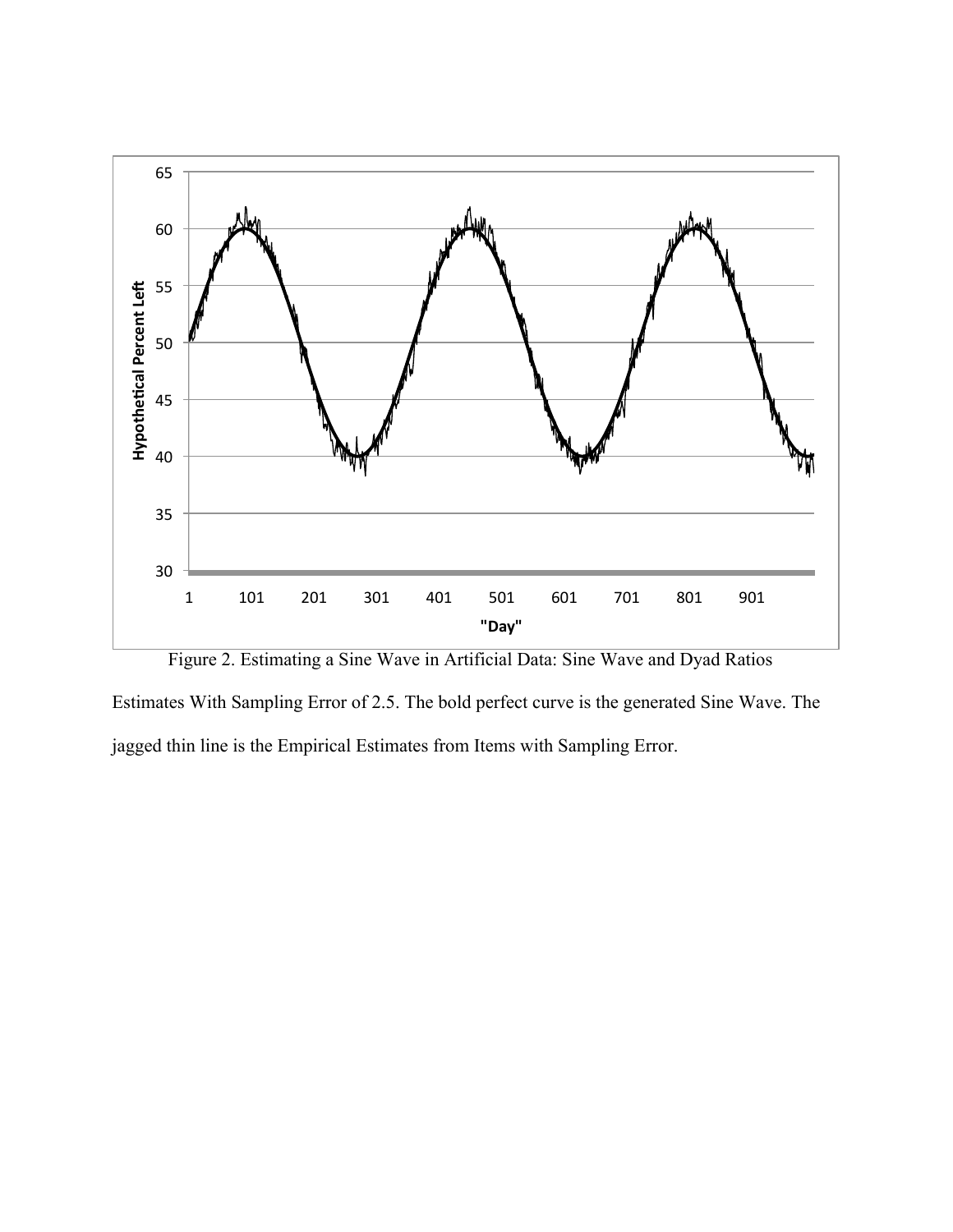

Figure 3. Six GSS Series Latent Structure Estimated by Principal Components and Dyad

Ratios Algorithm